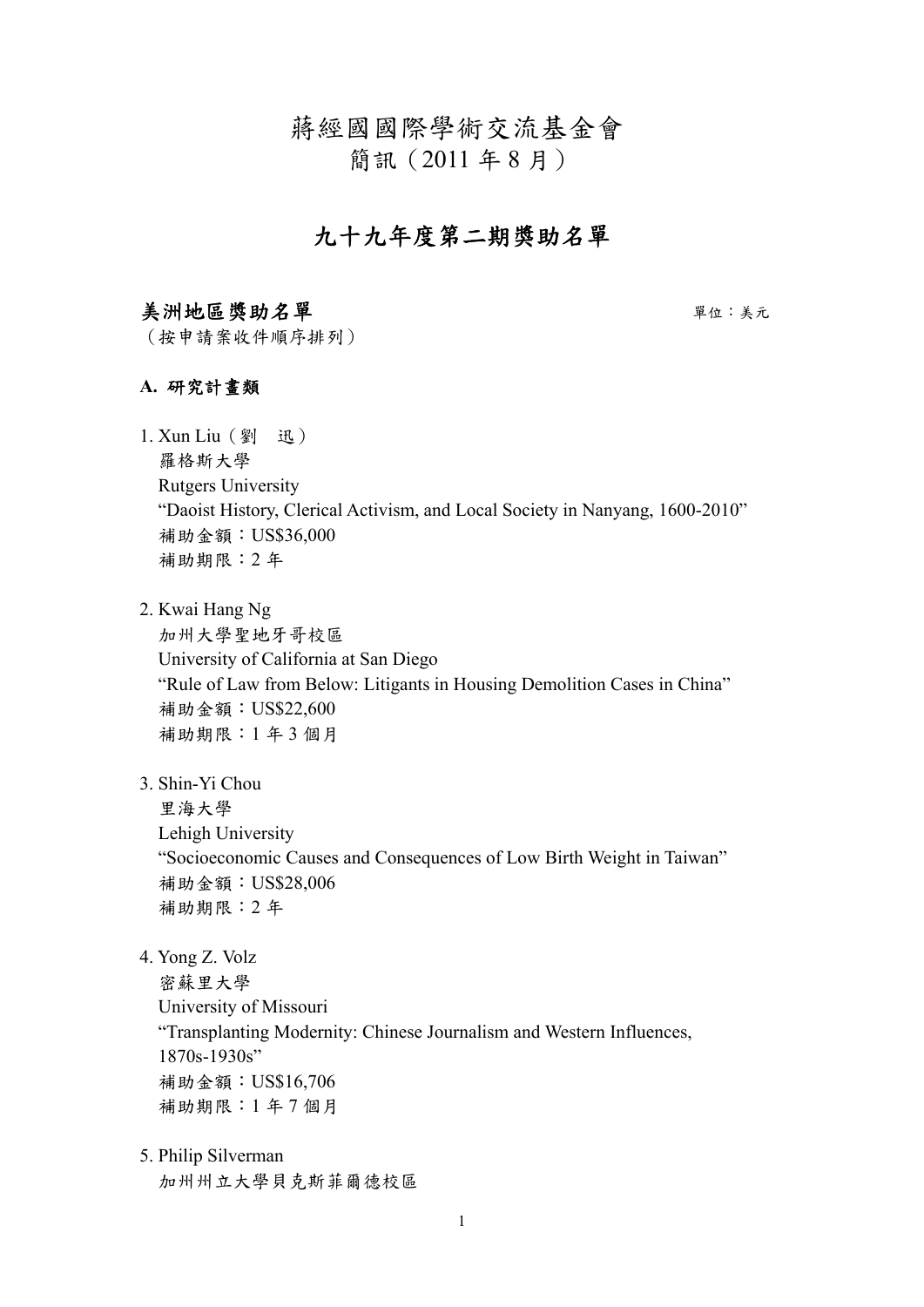California State University at Bakersfield "Bridging Generation: Family History and Lifestyle" 補助金額:US\$10,040 補助期限:1 個月

6. Byeong-Uk Yi

多倫多大學密西沙加校區 University of Toronto at Mississauga "Studies of the Chinese Language and Ancient Chinese Logic" 補助金額:US\$8,000 補助期限:1 年

7. Hsiang Iris Chyi

德州大學奧斯汀校區 University of Texas at Austin "News Across the Great Wall: Analyzing Taiwan, Asian, and Western News Media's Web Strategies for Internet Users in China" 補助金額:US\$34,955 補助期限:2 年

8. Sonya Lee

南加州大學 University of Southern California "Between Culture and Nature: Cave Temples of Sichuan" 補助金額:US\$15,000 補助期限:5 個月

9. Zai Liang

紐約州立大學奧爾巴尼校區 State University of New York at Albany "From Tidal Wave to Shortage: Understanding Recent Migration Dynamics in China" 補助金額:US\$21,656 補助期限:2 年

10. Scott Simon

渥太華大學

University of Ottawa

"Emissaries of the Ancestors: Ethno-ornithology of Taiwan's Truku People" 補助金額:US\$19,100 補助期限:1 年

11. Weijie Song(宋偉傑)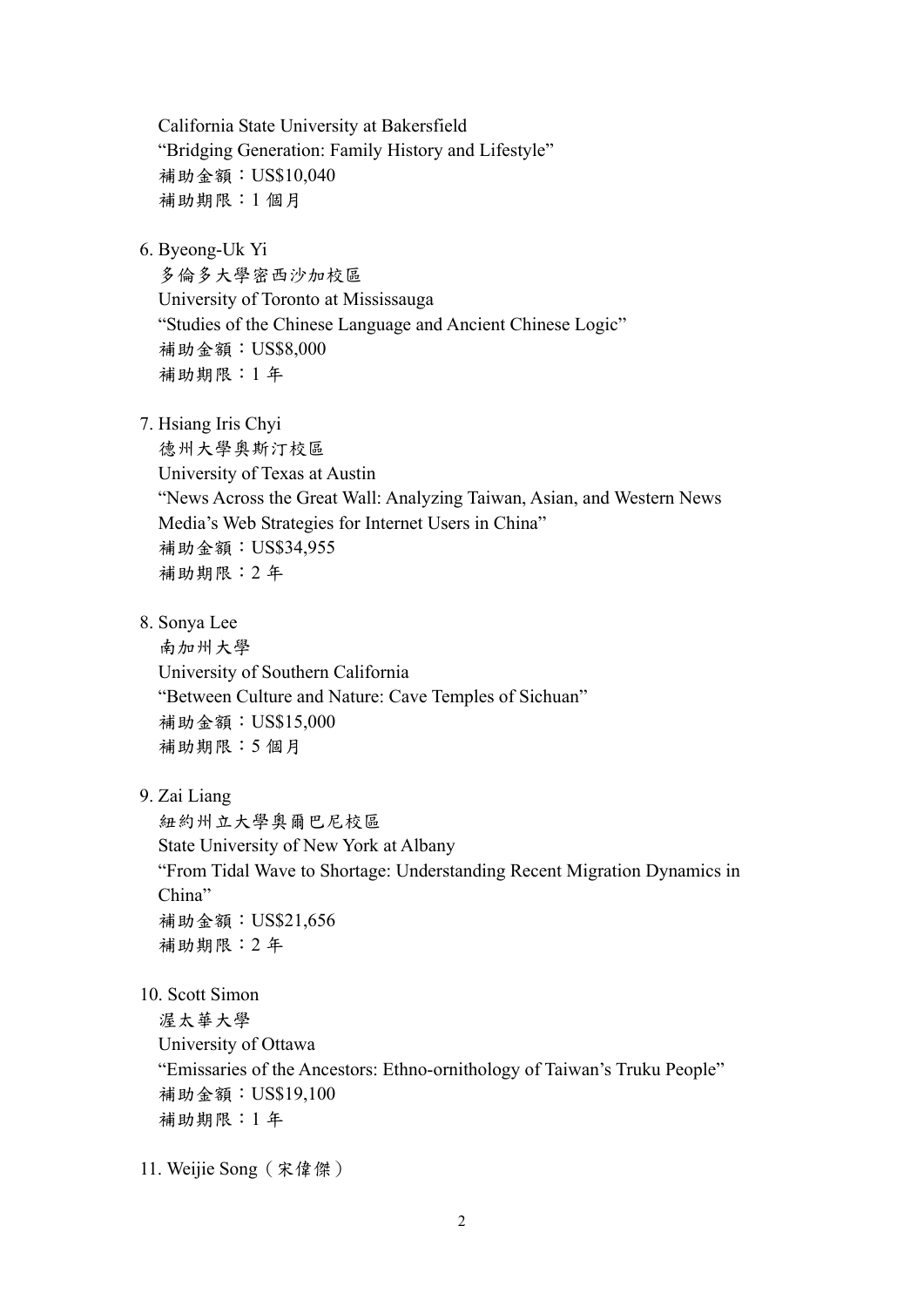羅格斯大學 Rutgers University "From Beijing to Taipei: Border-crossing Travel, Beijing Memory, and Taiwan Literature" 補助金額:US\$24,000 補助期限:1 年

12. Yuen Yuen Ang

哥倫比亞大學 Columbia University "Budgetary Politics in Local China: A Mixed Methods Approach" 補助金額:US\$20,632 補助期限:1 年 6 個月

## **B.** 學術研討會類

- 1. Ann Waltner 明尼蘇達大學 University of Minnesota "Matteo Ricci: His Map and Music" 補助金額:US\$25,000 補助期限:1 年
- 2. Hsin-Yang Wu(吳欣陽) 北美洲臺灣研究學會 North American Taiwan Studies Association "The Seventeenth Annual Conference of the North American Taiwan Studies Association (NATSA 2011): The Trajectory of Taiwan in a Global Context" 補助金額:US\$25,000 補助期限:1 年
- 3. Clayton Dube

南加州大學 University of Southern California "ECFA at One: The Economic Cooperation Framework Agreement's First Year" 補助金額:US\$25,000 補助期限:1 年

## **C.** 出版補助類

1. Jennifer Crewe 哥倫比亞大學出版社 Columbia University Press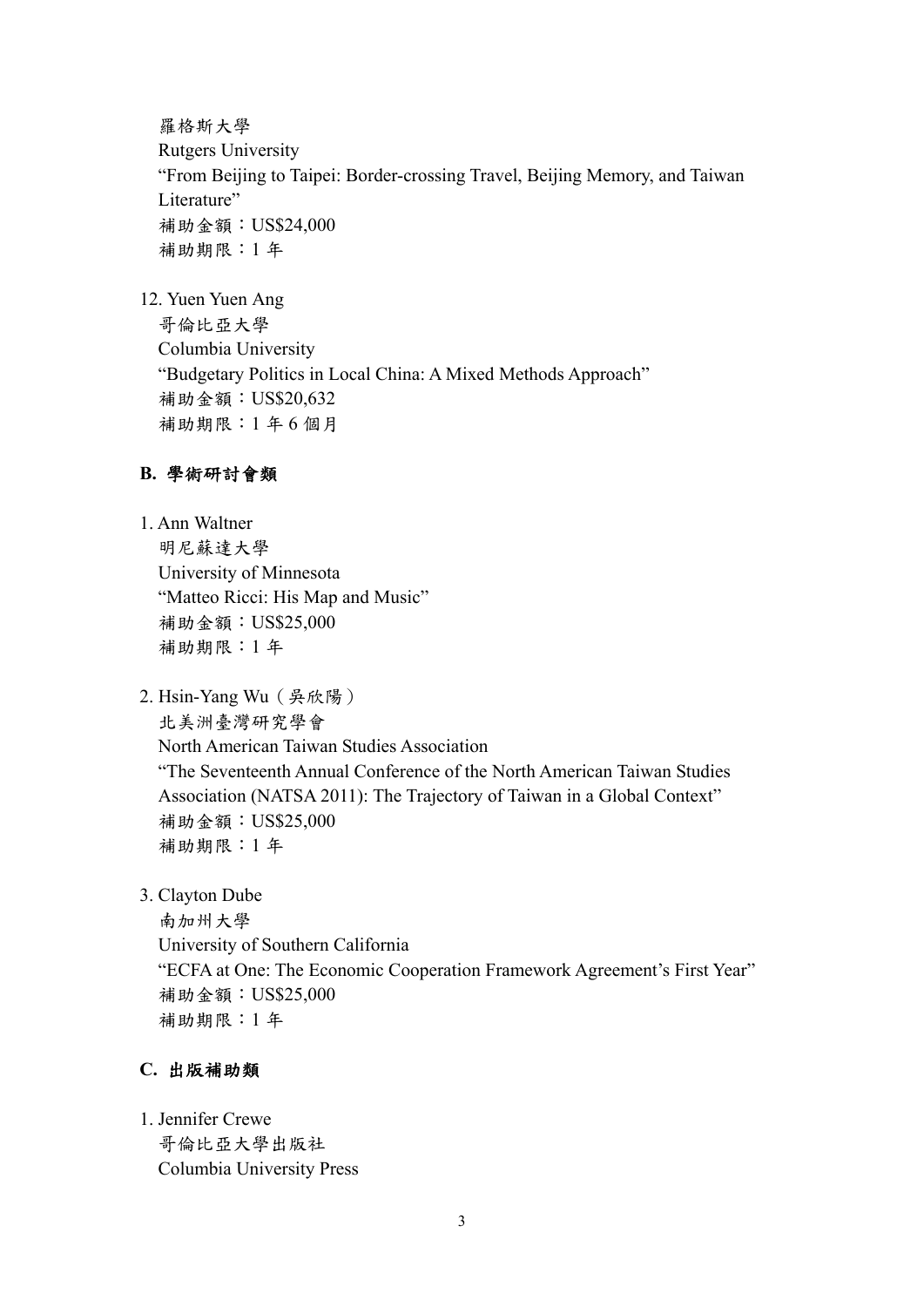"*Shi Zi: China's First Syncretist*", translated and edited by Paul Fischer 補助金額:US\$5,000 補助期限:1 年

2. Jennifer Crewe

哥倫比亞大學出版社 Columbia University Press "*Nineteen Lectures on Chinese Philosophy and Its Implications Mou Zongsan*", translated by Julie Lee Wei 補助金額:US\$5,000 補助期限:1 年

3. William M. Hammell

哈佛大學亞洲中心 Harvard University Asia Center "*Picturing the True Form: Daoist Visual Culture in Medieval China*", by Shih-shan Susan Huang 補助金額:US\$5,000 補助期限:1 年

4. Anne Routon

哥倫比亞大學出版社 Columbia University Press "*Rivers of Time: A Cultural History of China*", by Cho-yun Hsu, translated by Timothy D. Baker, Jr. and Michael S. Duke 補助金額:US\$5,000 補助期限:1 年

## **D.** 學者補助類

## (**a**)學者補助

1. Sylvia Li-chun Lin(林麗君) 聖母大學 University of Notre Dame "Mediating the Past and the Present: Historical Documentary Films from Taiwan" 補助金額:US\$21,000 執行期限:1 年

2. Amy McNair

堪薩斯大學 University of Kansas "Catalogue of the Imperial Painting Collection in the Proclaiming Harmony Era: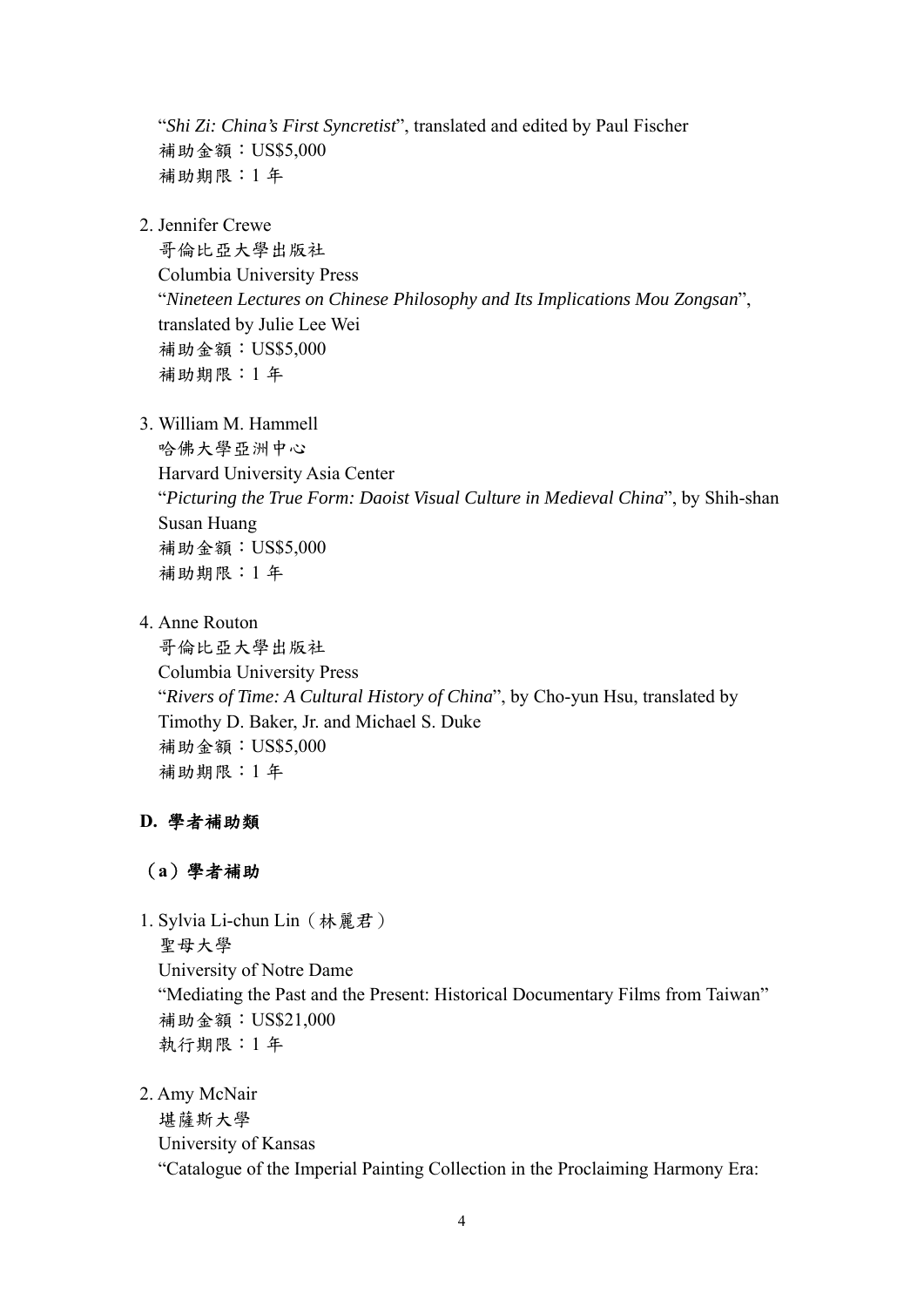An Annotated Translation of *Xuanhe Huapu* 宣和畫譜" 補助金額:US\$35,000 執行期限:1 年

- 3. Yan Sun(孫 岩) 蓋茨堡學院 Gettysburg College "Constructing Ancient China: Identity and Power in the Western Zhou" 補助金額:US\$20,000 執行期限:1 年 1 個月
- 4. Hui-Ching Chang(張惠晶) 伊利諾大學芝加哥校區 University of Illinois at Chicago "Naming China: Language, Politics, and Taiwanese Identity" 補助金額:US\$24,000 執行期限:10 個月
- 5. Tong Soon Lee

艾莫瑞大學 Emory University "Cultural Hybridity, Multiculturalism and the Nation-state: Musical Practices of the Peranakan Chinese in Singapore" 補助金額:US\$20,000 執行期限:9 個月

6. Bettine Birge

南加州大學

University of Southern California

"Marriage, Law, and Social Order in the Age of Khubilai Khan: Together with an Annotated Translation of Marriage Cases from the *Yuan Dianzhang* (*Statutes and Precedents of the Yuan Dynasty*, 1322)" 補助金額:US\$30,000 執行期限:1 年

7. Chi-chiang Huang(黃啟江) 霍巴特和威廉史密斯學院 Hobart and William Smith Colleges "The Buddhist Family Named Shi: The Elite Family's Patronage of Buddhism in the Southern Song (a book-length monograph)" 補助金額:US\$19,650 執行期限:3 個月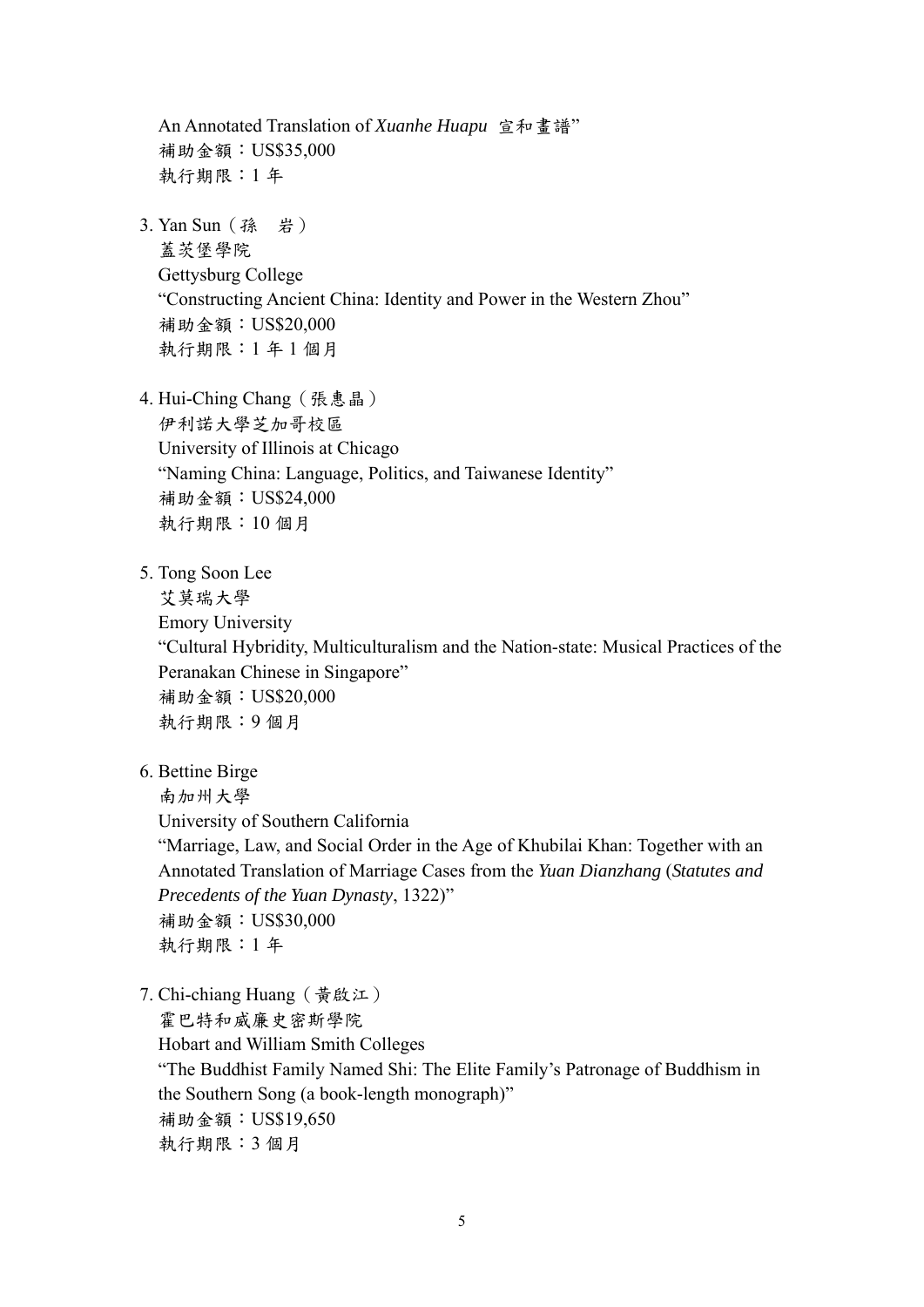## (**b**)年輕學者補助

- 1. Elaine M. Liu(劉美辰) 休士頓大學 University of Houston "The Impact of Family Size on Risk Sharing among Migrant Workers in China" 補助金額:US\$28,500 執行期限:10 個月
- 2. Lei-Shih Chen

德州農工大學 Texas A&M University "Knowledge, Attitudes, and Intentions Regarding Advanced Reproductive Genetic Testing among Parents of Children with Disabilities in Taiwan" 補助金額:US\$30,000 執行期限:1 年

3. David Mozina

北卡羅萊納大學夏洛特校區 University of North Carolina at Charlotte "Quelling the Divine: The Performance of a Talisman in Contemporary Daoist Thunder Ritual" 補助金額:US\$22,500 執行期限:1 年 1 個月

#### **E.** 博士論文獎學金類

1. Ke Li(李 柯)

印第安那大學伯明頓校區

Indiana University at Bloomington "Seeking Divorce in the Countryside: Marital Grievances, Dispute Resolution, and Gender Inequalities in Contemporary China" 補助金額:US\$15,000 執行期限:1 年

2. Ori Tavor

賓州大學 University of Pennsylvania "Bio-spiritual Practices and Ritual Theories in Early and Medieval China" 補助金額:US\$15,000 執行期限:1 年

3. Junpeng Li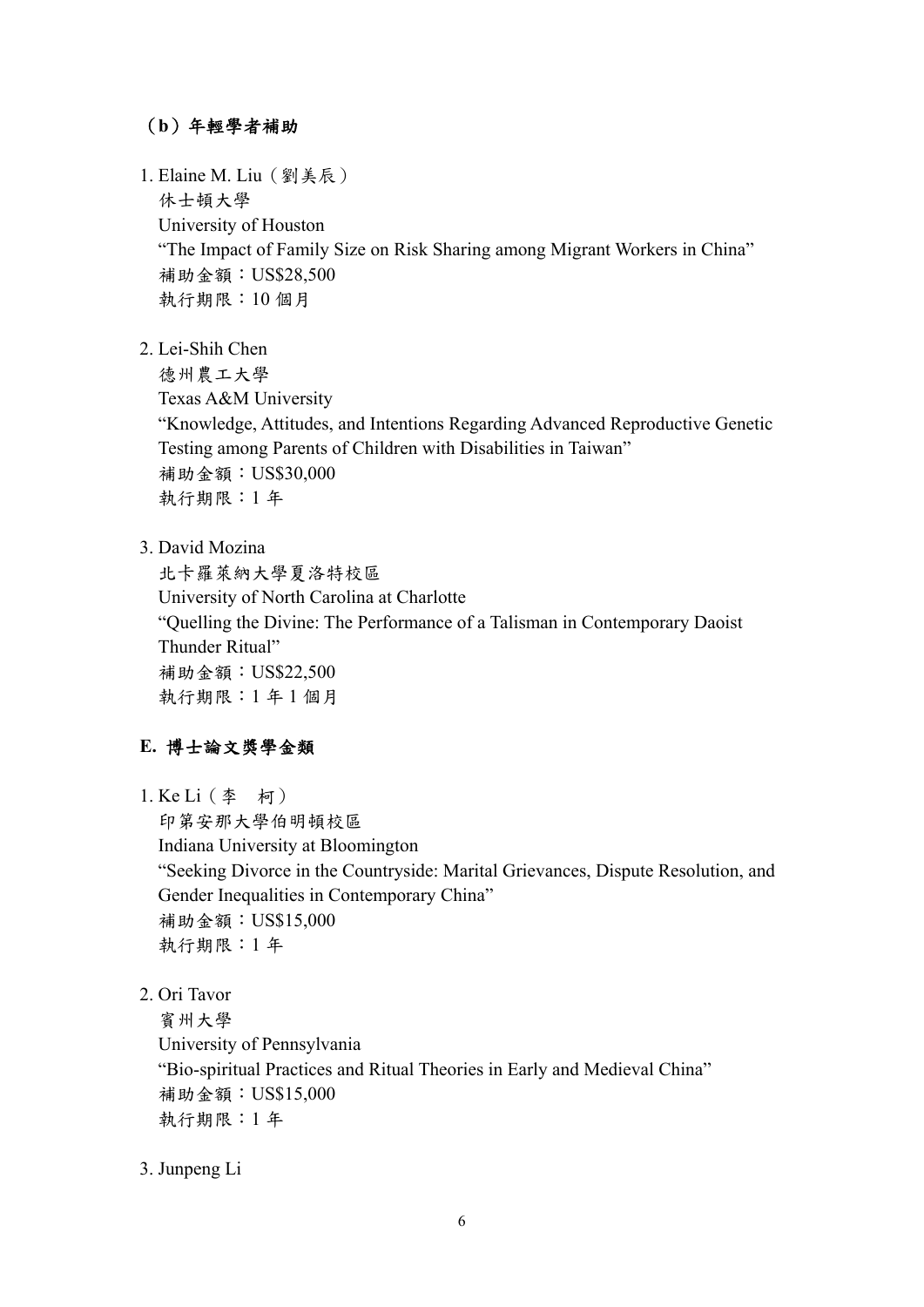哥倫比亞大學 Columbia University "Hayek's Disciples: Liberal Intellectuals in Post-Tiananmen China" 補助金額:US\$15,000 執行期限:1 年

4. William Nitzky

亞利桑納州立大學 Arizona State University "Living Heritage: The Cultural Politics of Heritage Protection in China" 補助金額:US\$15,000 執行期限:1 年

5. Gregory Scott

哥倫比亞大學 Columbia University "Practices of Authenticity: Print Culture and the Modern Reconstruction of Buddhism in China" 補助金額:US\$15,000 執行期限:1 年

6. Jiayao Han

匹茲堡大學 University of Pittsburgh "Creating Visual Emblems for Eastern Zhou Militarized Frontier Societies (771-221 BCE)" 補助金額:US\$15,000 執行期限:1 年

7. Yi Kang

耶魯大學 Yale University "Turning Crises into Chances: Disaster Politics in Authoritarian Regimes" 補助金額:US\$15,000 執行期限:1 年

8. Chia-Yi Seetoo

加州大學柏克萊校區 University of California at Berkeley "Kinaesthetic Inscriptions: Dancing/Writing the Global from Taiwan" 補助金額:US\$15,000 執行期限:1 年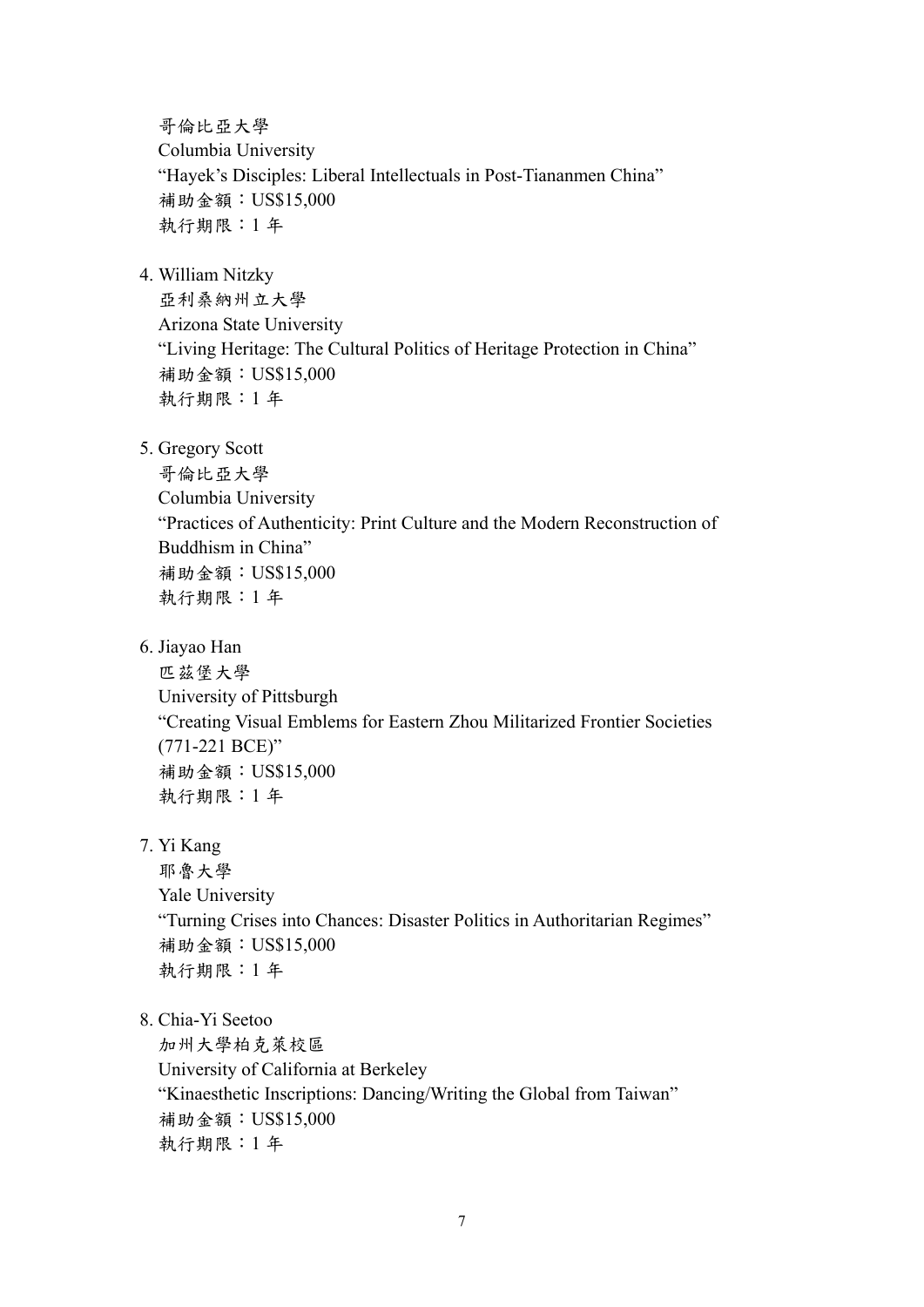9. Liping Wang

芝加哥大學

University of Chicago

"Ethnicizing the Frontier: Chinese Imperial Crisis and the Transformation of the Inner Mongolian Frontier, 1890-1949" 補助金額:US\$15,000

執行期限:1 年

10. Li Jiang (蔣 鯉) 哈佛大學 Harvard University "Nominal Phrases and Language Variations" 補助金額:US\$15,000 執行期限:1 年

11. Hongyu Wu

匹茲堡大學 University of Pittsburgh "Leading the Good Life: Biographical Narratives and Instructions for Buddhist Lay Women in the High Qing (1683-1839)" 補助金額:US\$15,000 執行期限:1 年

12. Aurelia Campbell

賓州大學

University of Pennsylvania "Emperors, Eunuchs, Craftsmen, and the Creation of the Gan-Qing Architectural Style in Early Ming China" 補助金額:US\$15,000 執行期限:1 年

13. Xiaoli Tian

芝加哥大學 University of Chicago "Relocating Science: Medical Mission and Western Medicine in 19th-Century China" 補助金額:US\$15,000 執行期限:1 年

14. Oiyan Liu

康乃爾大學 Cornell University "How Overseas Chinese Became Citizens of the Empires"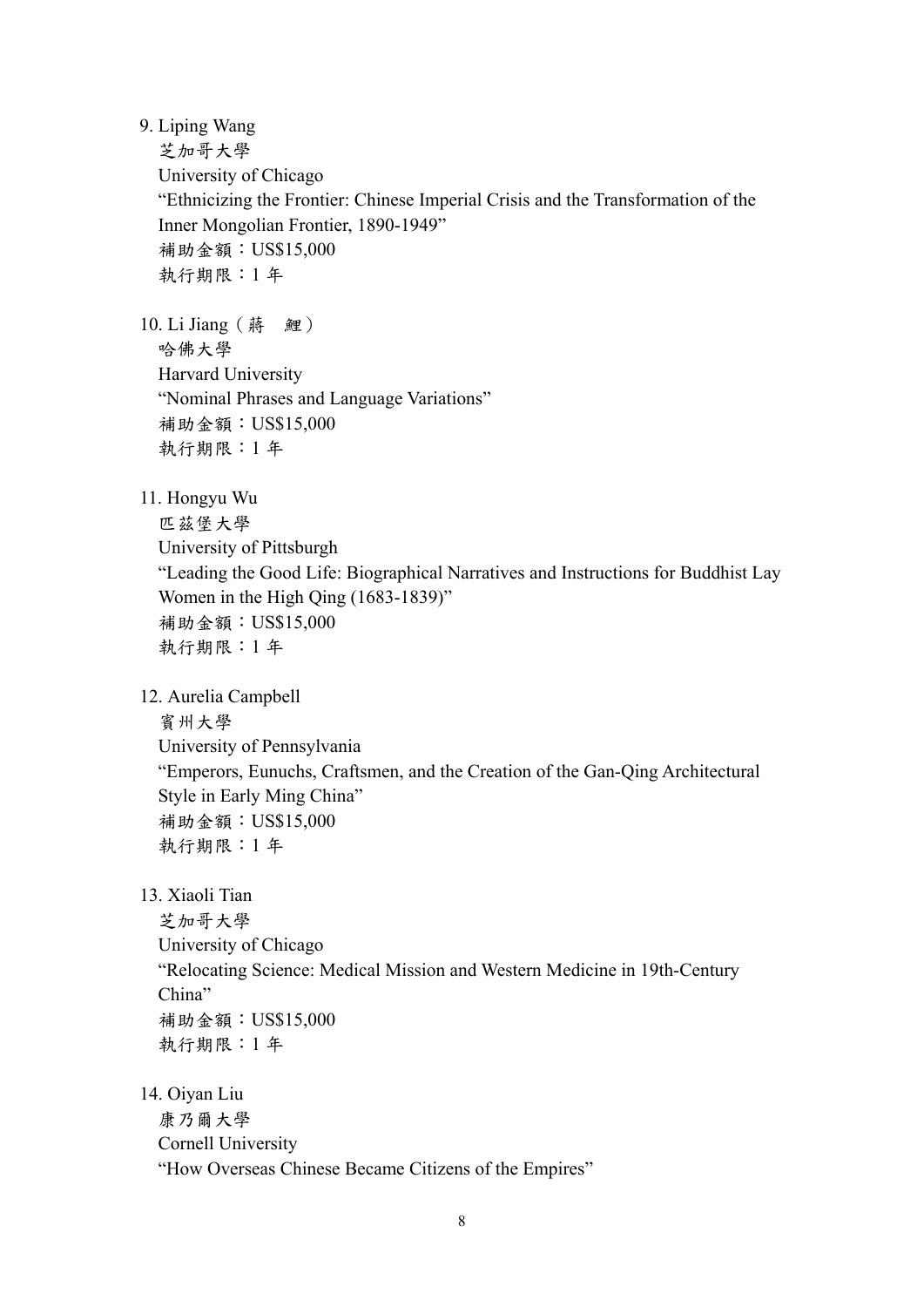補助金額:US\$15,000 執行期限:1 年 15. Boliang Zhu(竺波亮) 哥倫比亞大學 Columbia University "Domestic Political Institutions and the Sectoral Composition of Inward Foreign Direct Investment in Developing Countries" 補助金額:US\$15,000 執行期限:1 年 16. Byung-Ho Lee(李秉鎬) 密西根大學 University of Michigan "China between Empire and Nation: A Study of Making and Clearing Ethnic Group Boundaries" 補助金額:US\$15,000 執行期限:1 年 17. Scott Gregory(葛思平) 普林斯頓大學 Princeton University "The Uses of the Margins: A Social History of the *Shuihu Zhuan*" 補助金額:US\$15,000 執行期限:1 年 18. Yan Long (龍 彥) 密西根大學 University of Michigan "Constructing Political Actorhood: The Emergence and Transformation of the AIDS Movement in China, 1989-2009" 補助金額:US\$15,000 執行期限:1 年 19. Christy Delair 布朗大學 Brown University "Crafting Indigenous Identity in Taiwan: The Role of Handicrafts in the Negotiation of Community" 補助金額:US\$15,000 執行期限:1 年

20. Jeffrey Rice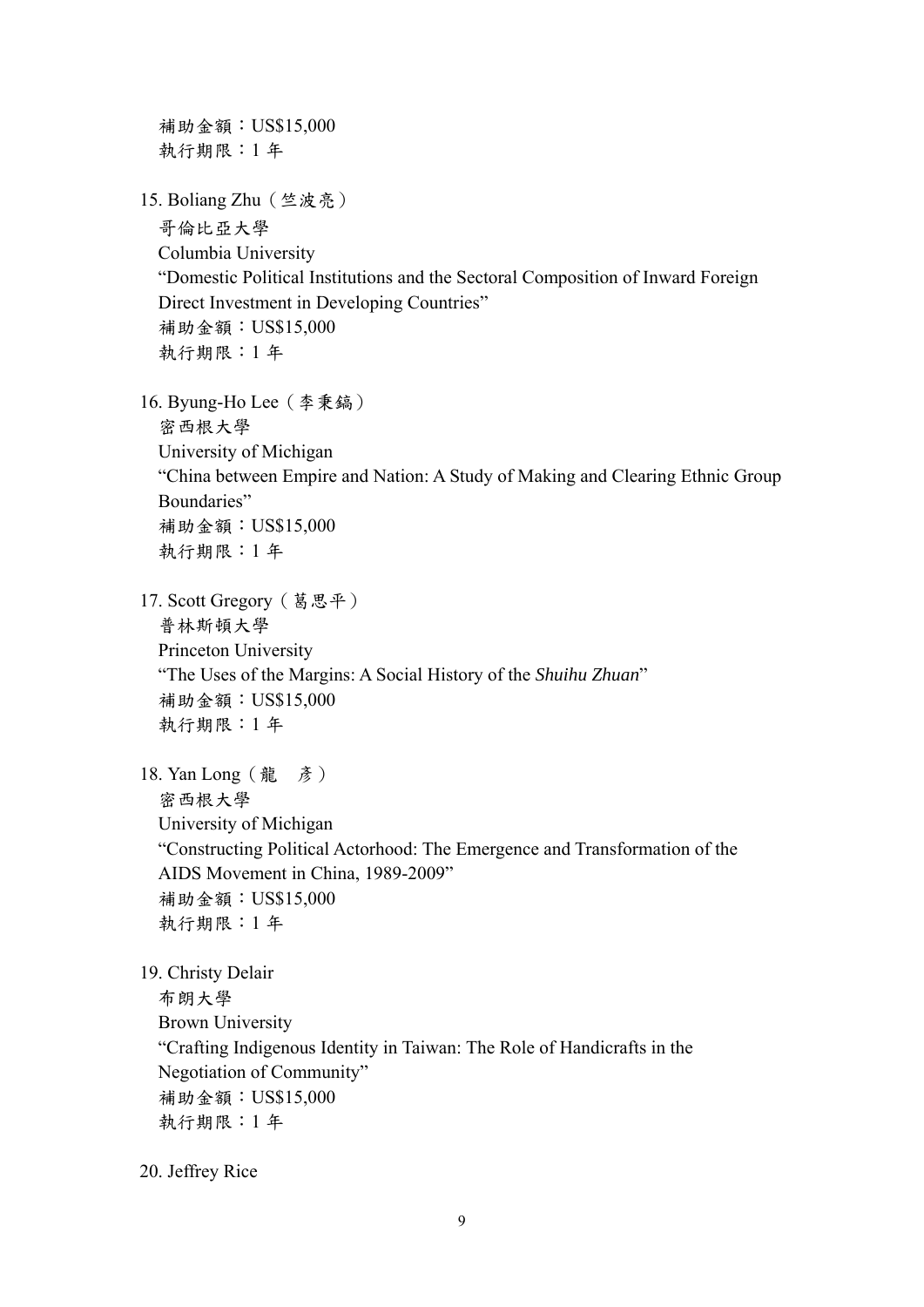賓州大學 University of Pennsylvania "Northern Song Reflections on the Tang" 補助金額:US\$15,000 執行期限:1 年 21. Tong Blackburn (程 彤) 印地安那大學伯明頓校區 Indiana University at Bloomington "Transcultural Hybridity in the Operas of Chinese-born American Composers: Bright Sheng, Tan Dun, and Zhou Long" 補助金額:US\$15,000 執行期限:1 年 22. Liangyu Fu(傅良瑜) 匹茲堡大學 University of Pittsburgh "Found in Translation: Western Science Books, Maps, and Music in China, 1860-1920" 補助金額:US\$15,000 執行期限:1 年 23. Meina Cai(蔡美娜) 威斯康辛大學麥迪遜校區 University of Wisconsin at Madison "Political Origins of Property Rights: Public Finance, Land Property and Economic Growth in China" 補助金額:US\$15,000 執行期限:1 年 24. Charlotte Develyn 夏威夷大學馬諾瓦校區 University of Hawai'i at Mānoa "Sounding 'Mongolian': The Horse-head Fiddle in Inner Mongolia, China" 補助金額:US\$15,000 執行期限:1 年 25. Olivier Henripin 西北大學 Northwestern University "Where is China? Cross-Strait Relations and the Strategic Social Construction of the Chinese National Homeland after 1949" 補助金額:US\$15,000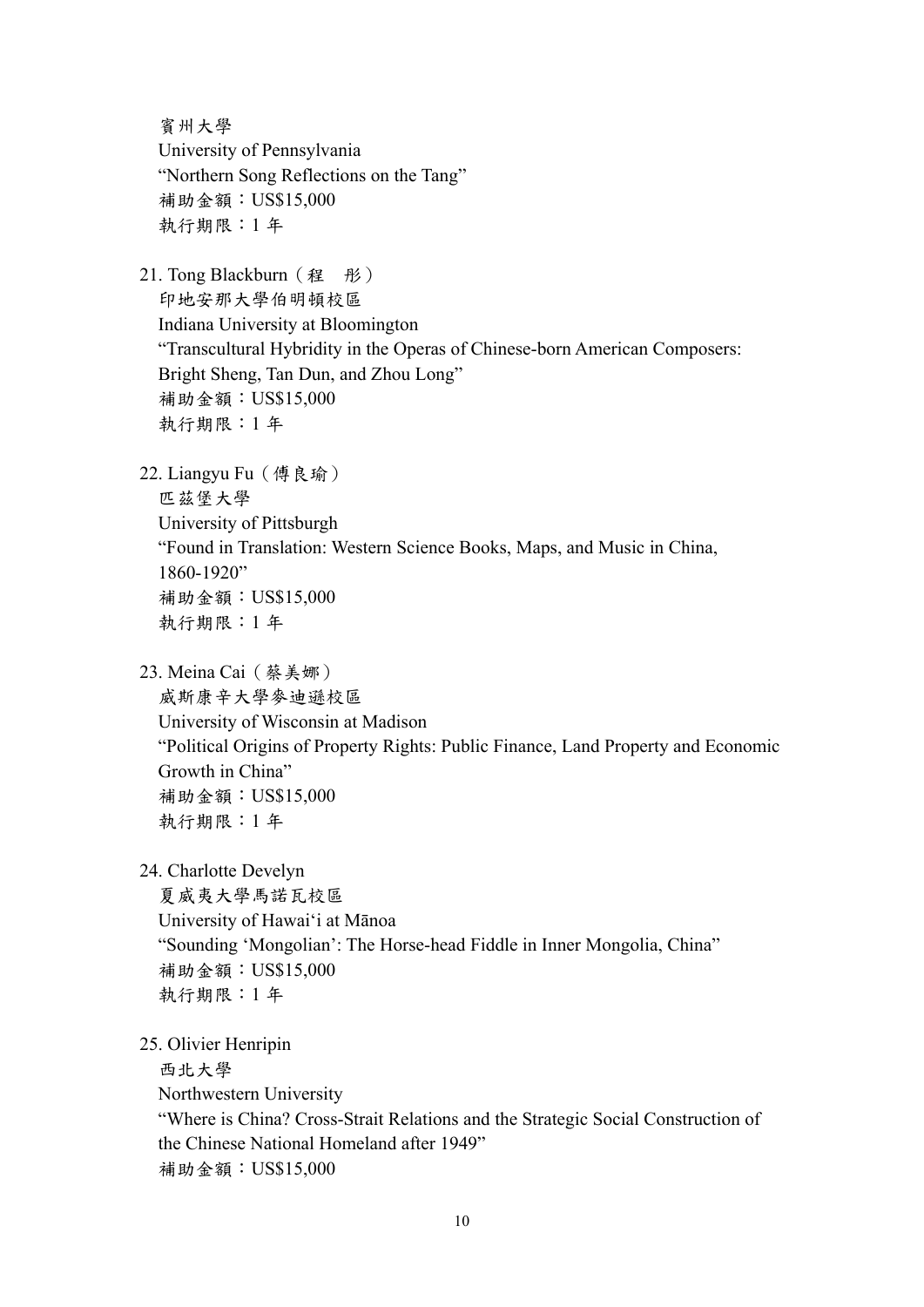執行期限:1 年

#### **F.** 加拿大亞洲研究協會博士及博士後研究獎助金類

1. Olga Alexeeva

魁北克大學蒙特婁校區 University of Québec at Montréal "Energy and Environmental Issues in Chinese Geopolitics: A Case Study of Mekong River Conflict" 補助金額:US\$18,774 執行期限:1 年

2. Alanna Krolikowski

多倫多大學 University of Toronto "China-U.S. Cooperation and Competition in Civil Air and Space" 補助金額:US\$8,866 執行期限:1 年

3. Craig Smith

英屬哥倫比亞大學 University of British Columbia "Asianism at the Margins of the Japanese Empire" 補助金額:US\$8,866 執行期限:1 年

#### **G.** 中華民國留學生博士論文獎學金類

1. Chia-Ying Shih(施佳瑩) 華盛頓大學 University of Washington 「尖刻的規勸:抗戰時期(1937-1945)重慶諷刺小說」 "Acerbic Exhortation: Modern Chinese Satirical Fiction in Wartime (1937-1945) Chongqing" 補助金額:US\$15,000 執行期限:1 年

2. Hsin-Chieh Li(李欣潔) 加州大學爾灣校區 University of California at Irvine 「『主體』做為一種提問:殖民地臺灣《風月報》系列通俗刊物的詮釋學閱讀, 1937-1944」 "Subject as a Question: An Interpretive Reading of *Winds and the Moon* 風月報, a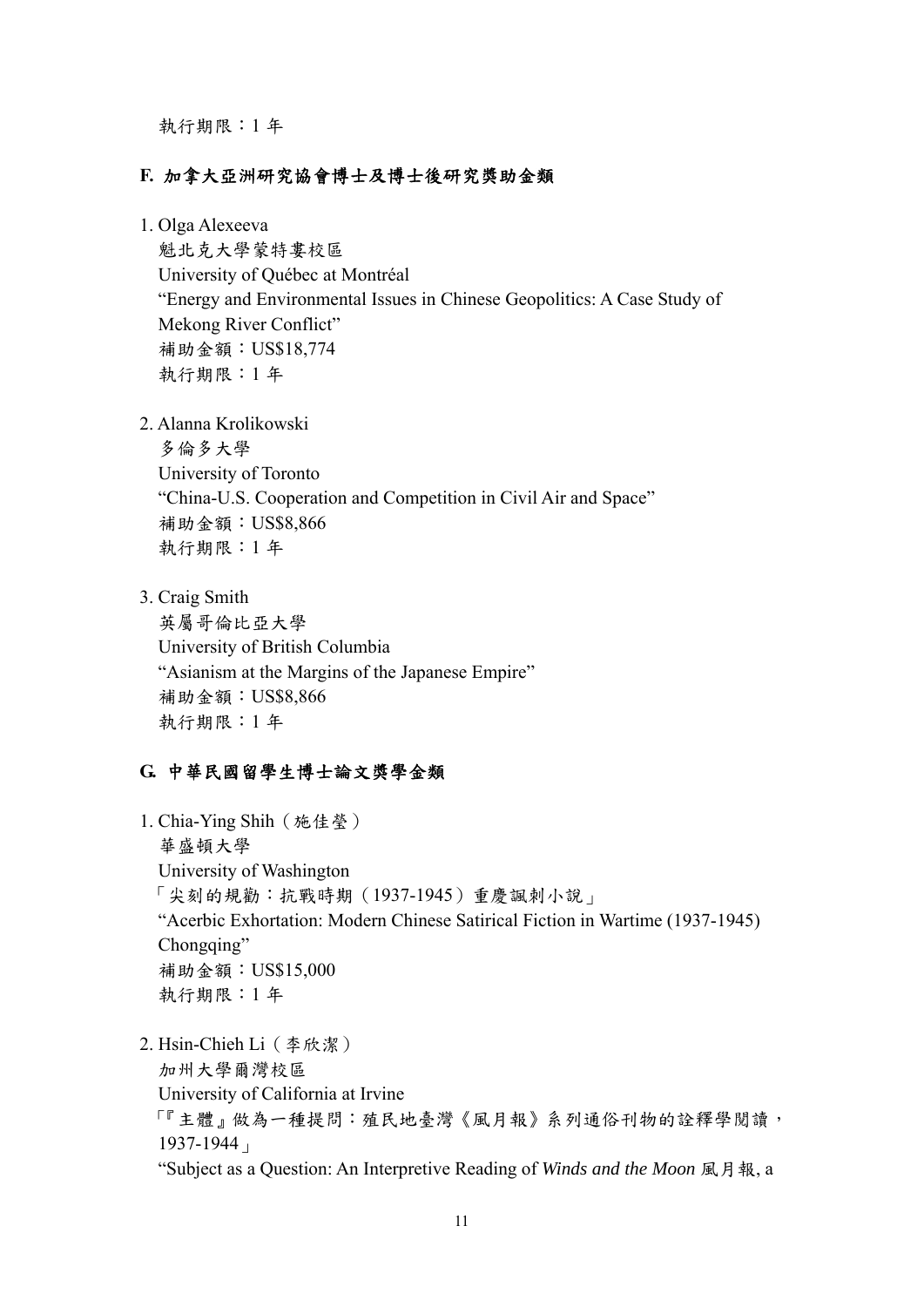Popular Magazine in Colonial Taiwan, 1937-1944" 補助金額:US\$15,000 執行期限:1 年 3. Yin Wang(王 穎) 加州大學聖地牙哥校區 University of California at San Diego 「冷戰之變:跨太平洋美國與來自臺灣的文化追求」 "Cold War Transformations: Transpacific America and Cultural Pursuits from Taiwan" 補助金額:US\$15,000 執行期限:1 年 4. Yu-An Lu(盧郁安) 石溪大學 Stony Brook University 「音位定義──語音互換之角色」 "The Role of Alternation in Phonological Relationships" 補助金額:US\$15,000 執行期限:1 年 5. Chia-Fen Chang (張佳棻) 紐約大學 New York University 「葛羅托斯基的『私生子』:藝乘劇場在臺灣」 "Grotowski's Illegitimate Child: Art as Vehicle Theatre in Taiwan" 補助金額:US\$15,000 執行期限:1 年 6. Po-wei Weng(翁柏偉) 衛斯理大學 Wesleyan University 「音樂、科技與媒介現代性:臺灣霹靂布袋戲之聲景文化」 "Music, Technology, and Mediated Modernity: Soundscape of Pili Budaixi in Taiwan" 補助金額:US\$15,000 執行期限:1 年 7. Chunghao Kuo(郭忠豪) 紐約大學 New York University 「明清中國(明中葉到清初)的食物技術,飲食知識、區域性美食」 "Food-related Technology, Culinary Knowledge, and Regional Gastronomy in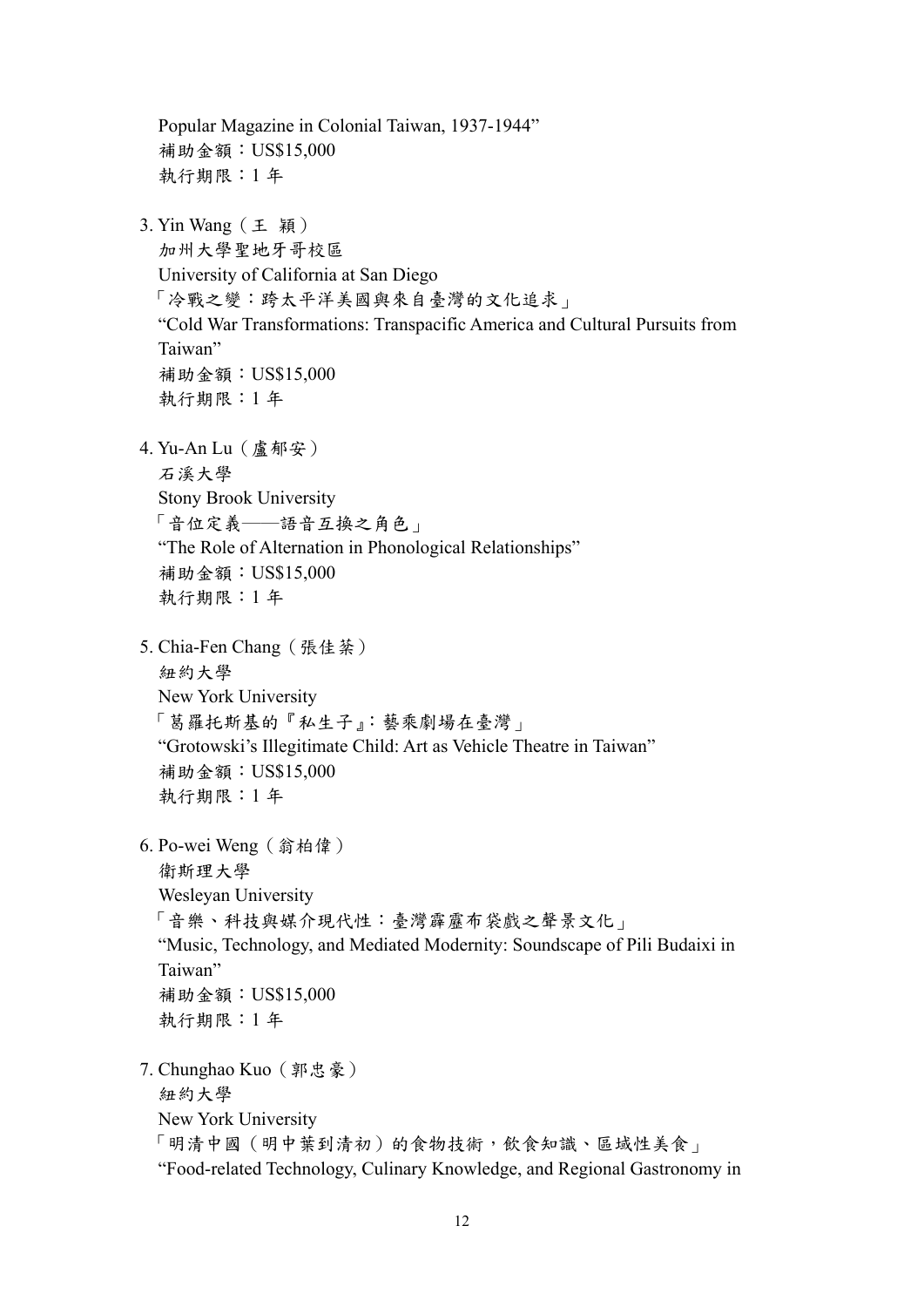Early Modern China (from the mid-Ming Era to the Early 18<sup>th</sup> Century)" 補助金額:US\$15,000 執行期限:1 年 8. Yi-Hsiang Chang(張益祥) 哥倫比亞大學 Columbia University 「折衝的法律現代性:中國法制變革時期的法官,1907-1937」 "Negotiated Legal Modernity: Chinese Judges in the Period of Legal Reform, 1907-1937" 補助金額:US\$15,000 執行期限:1 年 9. Ying-Chen Peng(彭盈真) 加州大學洛杉磯校區 University of California at Los Angeles 「慈禧太后(1835-1908)之藝術活動研究」 "This Imperial Body: The Cultural Enterprise of Empress Dowager Cixi (1835-1908)" 補助金額:US\$15,000 執行期限:1 年 10. Wei-Ti Chen(陳瑋荻) 芝加哥大學 University of Chicago 「臺灣醫生的跨境移動、社會流動與日本殖民帝國下的制度障礙」 "Geo-social Mobility and Jurisdictional Obstacles for Taiwanese Doctors under Japanese Colonialism" 補助金額:US\$15,000 執行期限:1 年 11. Fei-Hsien Wang(王飛仙) 芝加哥大學 University of Chicago 「利益轉譯:『版權』在近代中國的奇妙旅程(1868-1937)」 "Translating/Translated Profit: The Curious Journey of 'Copyright' in China  $(1868 - 1937)$ " 補助金額:US\$15,000 執行期限:1 年 12. Lin-Yi Tseng(曾齡儀) 紐約市立大學 City University of New York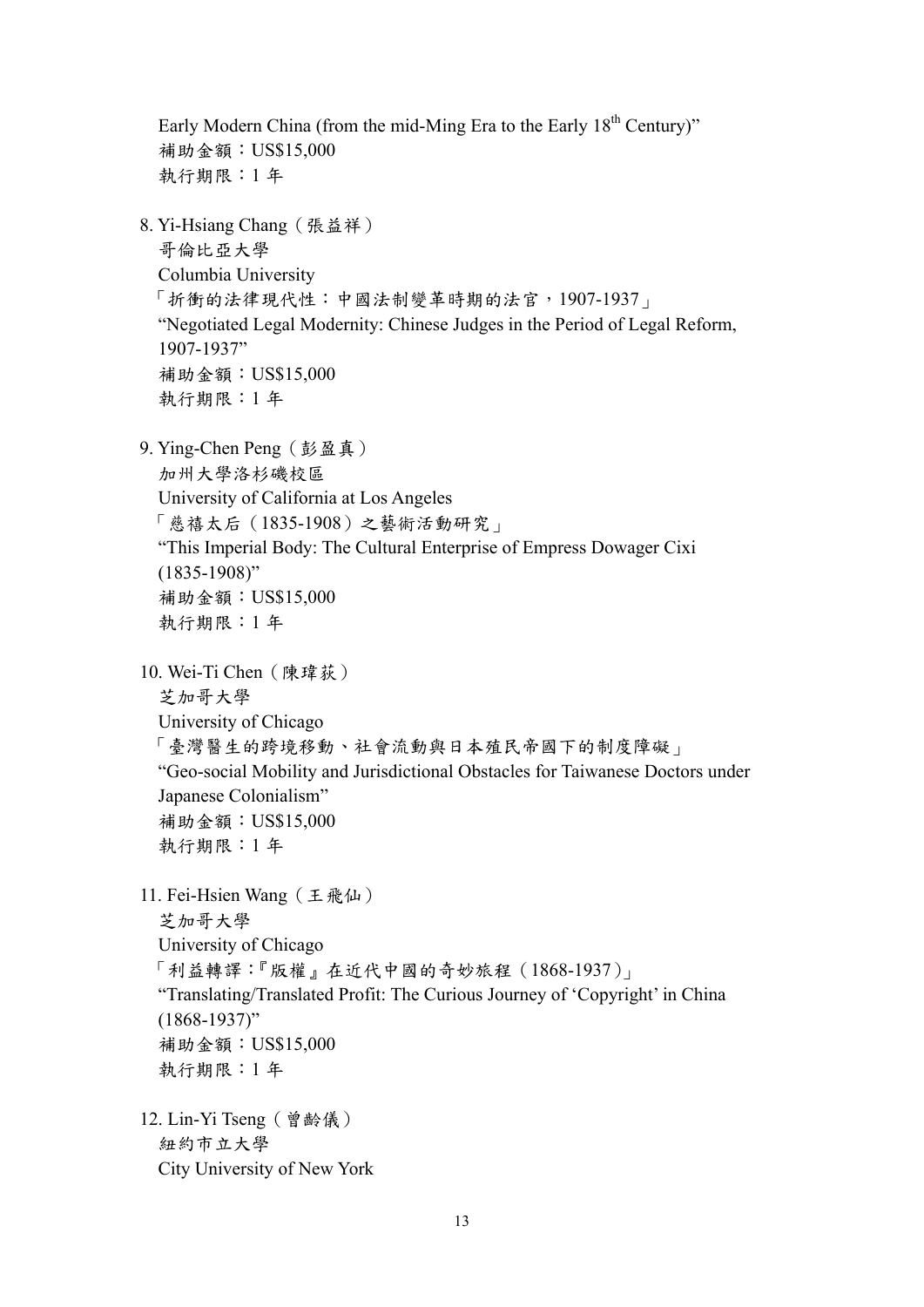「日本帝國主義下的旅人──潮汕地區臺灣籍民的商業活動、社會網絡與現代 性(1895-1945) "Travelers under Japanese Imperialism: The Commercial Activities, Social Networks, and Modernity of Taiwanese Sekimin in the Zhaoshan Area (1895-1945)" 補助金額:US\$15,000 執行期限:1 年

13. Ching-Chih Lin(林敬智) 加州大學柏克萊校區 University of California at Berkeley 「生存環境與宗教信仰的互動:以蘇魯內陸船民信仰與祭祖為例」 "Take Me to the Water: Environmental Transformation and Religious Adaptation among Boat-dwellers in Modern Shandong and Jiangsu" 補助金額:US\$15,000 執行期限:1 年

14. Kuei-Chen Lin(林圭偵) 加州大學洛杉磯校區 University of California at Los Angeles 「社會複雜性與區域互動──以青銅器時代的四川為例」 "Social Complexity and Inter/Regional Interactions, Exemplified by the Sichuan Basin, China of the Bronze Age" 補助金額:US\$15,000 執行期限:1 年

15. Kuan-Hung Chen(陳寬鴻)

夏威夷大學馬諾瓦校區

University of Hawai'i at Mānoa

「知識與行動:荀子之知識論與倫理學哲學立場再探」

"Knowledge and Conduct: Reexamining the Epistemic and Ethical Stances of Xunzi"

補助金額:US\$15,000 執行期限:1 年

16. Ya-Wen Lei(雷雅雯)

密西根大學安娜堡校區

University of Michigan at Ann Arbor

「對抗性公共領域在中國網絡空間的強化與連結:對抗性公共領域,法律意識 與公民身分認同的建構過程」

"Consolidation of China's Counterpublic Spheres in Cyberspace: The Simultaneous Process of Constructing Online Counterpublic Spheres, Legality, and Citizen Identity"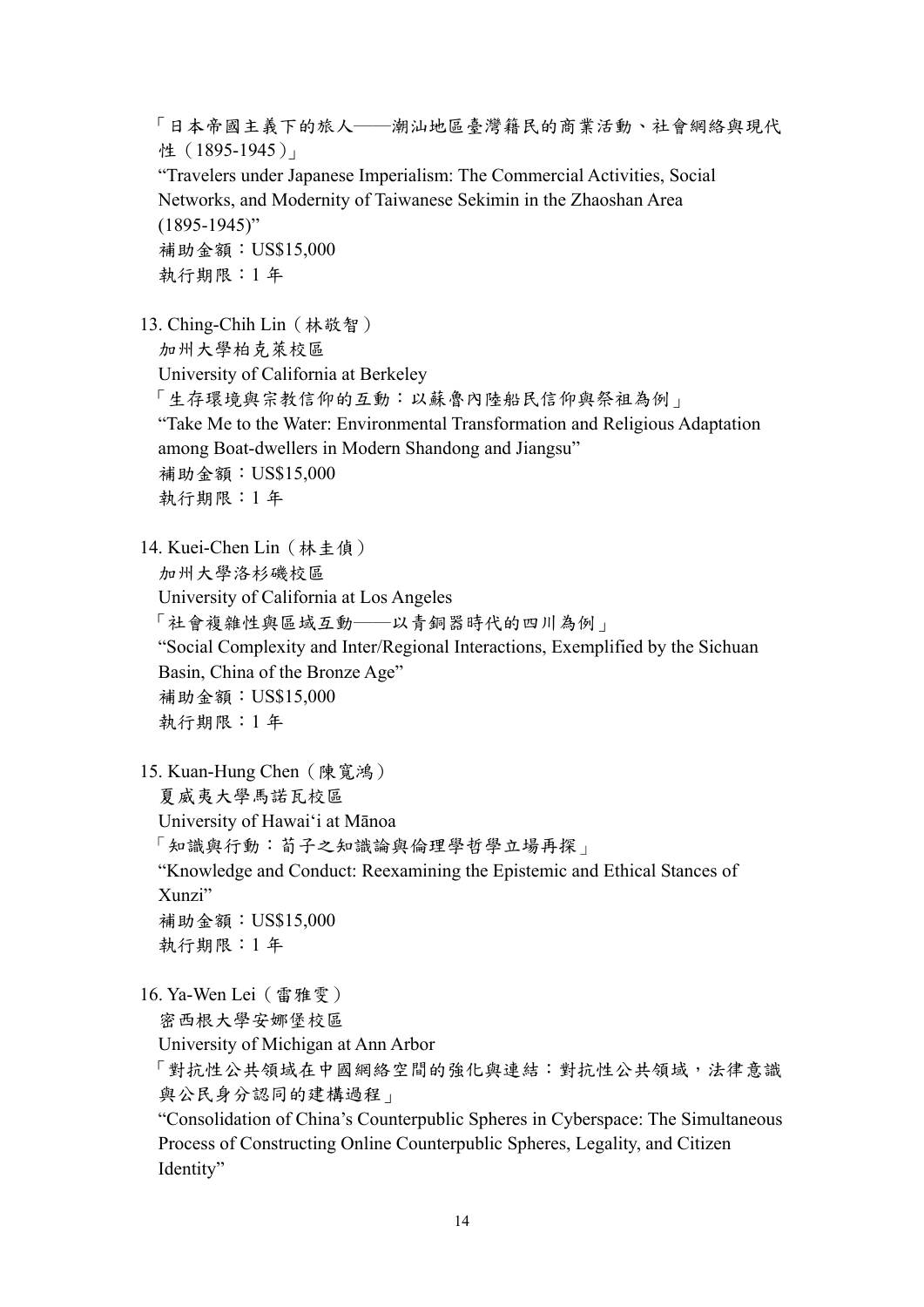補助金額:US\$15,000 執行期限:1 年 17. Yu-Ju Chien(簡妤儒) 明尼蘇達大學 University of Minnesota 「禽流感知識與政策的建構機制:『他者』如何被建構?」 "Constructing Knowledge and Policies on Avian Influenza: How are Global Disease Policies and the Discourse on 'the Other' Manufactured?" 補助金額:US\$15,000 執行期限:1 年 18. Li-Chung Cheng(鄭禮忠) 芝加哥大學 University of Chicago 「專業與政治的互構:臺灣環保體制的工程主義與「環境健康」治理議題的消 退,1980-2010」 "The Co-construction of Profession and Politics: The Formation of Engineering Mind-set and the Neglect of Environmental-health Risk Governance in Taiwanese Administrative Regime of Environmental Protection, 1980-2010" 補助金額:US\$15,000 執行期限:1 年 19. Wen-Jiun Wang(王文君) 匹茲堡大學 University of Pittsburgh 「緊急災難中的跨組織網絡關係之形成:九二一地震與莫拉克風災之個案研究」 "The Formation of Inter-Organizational Networks in Extreme Events: A Comparative Study of the 1999 ChiChi Earthquake and the 2009 Typhoon Morakot" 補助金額:US\$15,000 執行期限:1 年 20. Ling-Fei Lin(林玲妃) 康乃爾大學 Cornell University 「『常態工程』之島:臺灣代工者在筆記型電腦生產史上的獨特角色,1980-2005」 "The Island of Normal Engineering: How Taiwanese Contract Manufacturers Matter in the History of Laptop Production, 1980-2005" 補助金額:US\$15,000 執行期限:1 年

21. Wei-Ting Wu(伍維婷)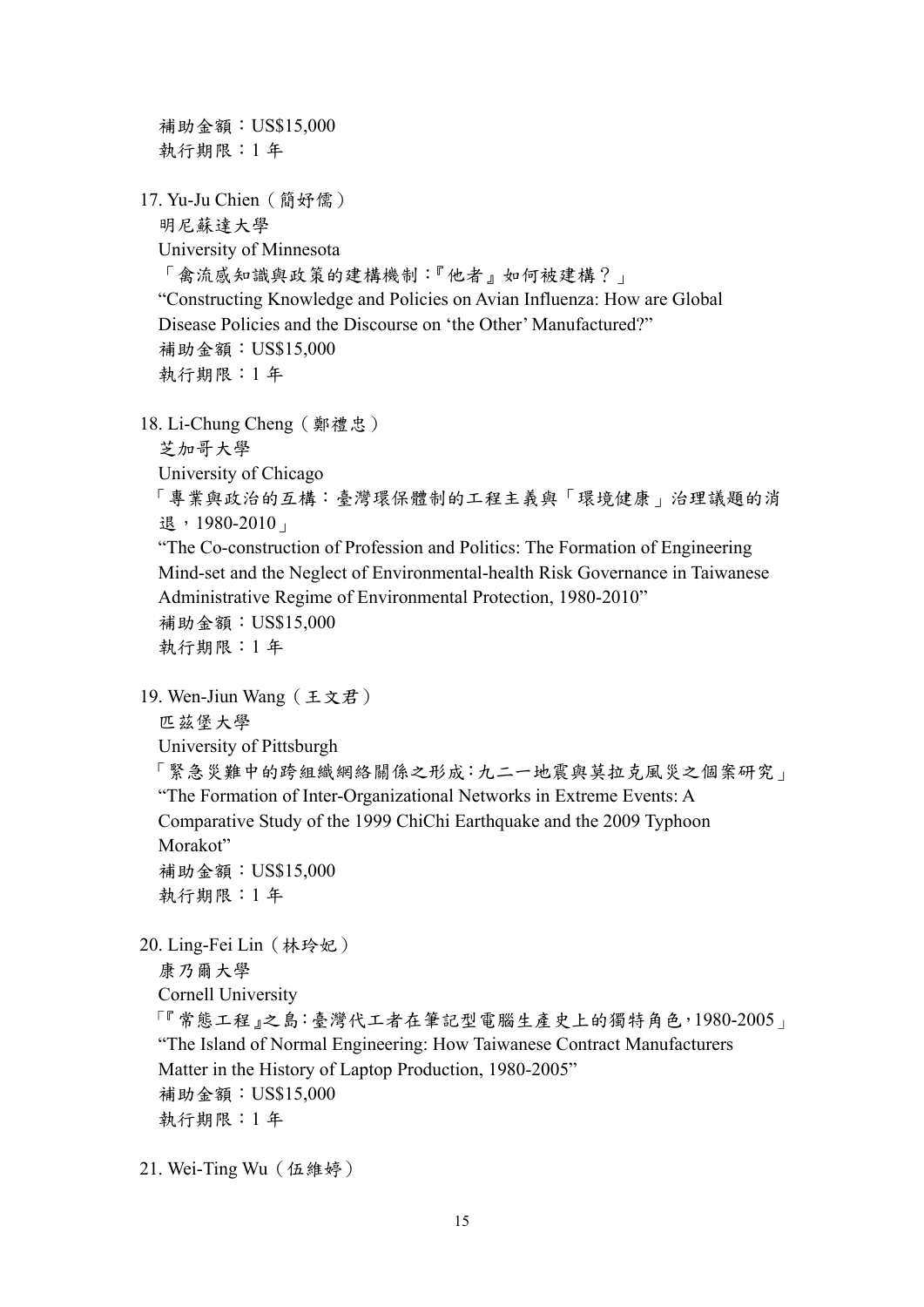紐約市立大學

City University of New York

「政治空間的開拓:中國草根婦女團體與國家的流動關係,以家庭暴力防治陣 營的策略分析探討」

 "Expanding Political Space: Domestic Violence, Women's Groups and the State in China"

 補助金額:US\$15,000 執行期限:1 年

22. Kuen-Da Lin(林坤達)

威斯康辛大學麥迪遜校區 University of Wisconsin at Madison 「分離焦慮:解釋中國的鄰邦政策」 "Separation Anxiety: Explaining China's Neighborhood Policies" 補助金額:US\$15,000 執行期限:1 年

## **●**候補

(**a**)人文學科組

1. Hui-Ling Yang(楊惠玲)(人文學科組備取 1) 亞利桑納州立大學 Arizona State University 「臺灣閩南語否定詞語法化及其與情態、疑問詞之互動關係:兼論華語、客語 與英語之比較」

"Grammaticalization in Hakka, Mandarin and Southern Min: The Interaction of Negatives with Interrogatives, Modality and Aspect"

# (**b**)社會科學組

1. Hsiao-Ting Huang(黃筱婷)(社會科學組備取 1)

麥基爾大學

McGill University

「探索運動中的女體:青少女體育參與經驗的兩岸比較」

"Tracing the Sporting Body across the Strait: A Comparative Study on Girls' Physical Education in Taiwan and China"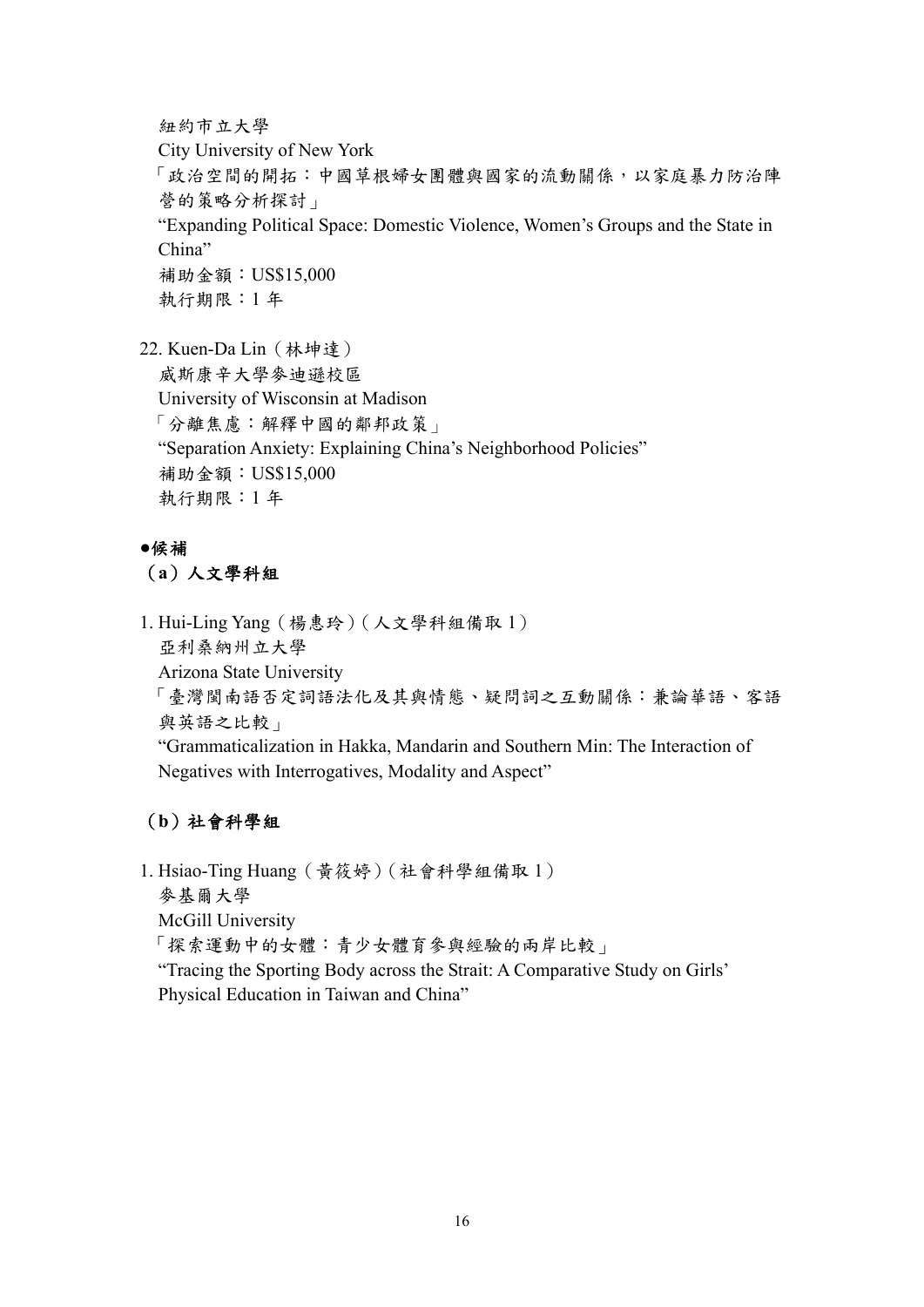## 歐洲地區獎助名單 キャンプ アンチャン エンジェン エンディング エンジェル かいしゅう

(按申請案收件順序排列)

## **A.** 學術機構補助類

1. Joaquin Beltrán

 西班牙巴塞隆納自治大學 Universitat Autonoma de Barcelona (Spain) "East Asian Studies Undergraduate Program at Universitat Autonoma de Barcelona, Spain" 補助金額:€140,000 執行期限:3 年

## **B.** 研究計劃類

1. Weipin Tsai

 英國倫敦大學 University of London (UK) "Out of Many, One: The Transformation of Private Letter Hongs into a National Chinese Postal Service in the Late Qing Period" 補助金額:€40,000 執行期限:3 年

2. Vincent Goossaert

 法國國家科學研究院 Centre National de la Recherche Scientifique (France) "Chinese Religions in France" 補助金額:€62,000 執行期限:3 年

## **C.** 學術研討會類

1. Jeffrey Henderson 英國布里斯托大學 University of Bristol (UK) "China Rising: Towards a Global-Asian Era?" 補助金額:€18,000 執行期限:1 年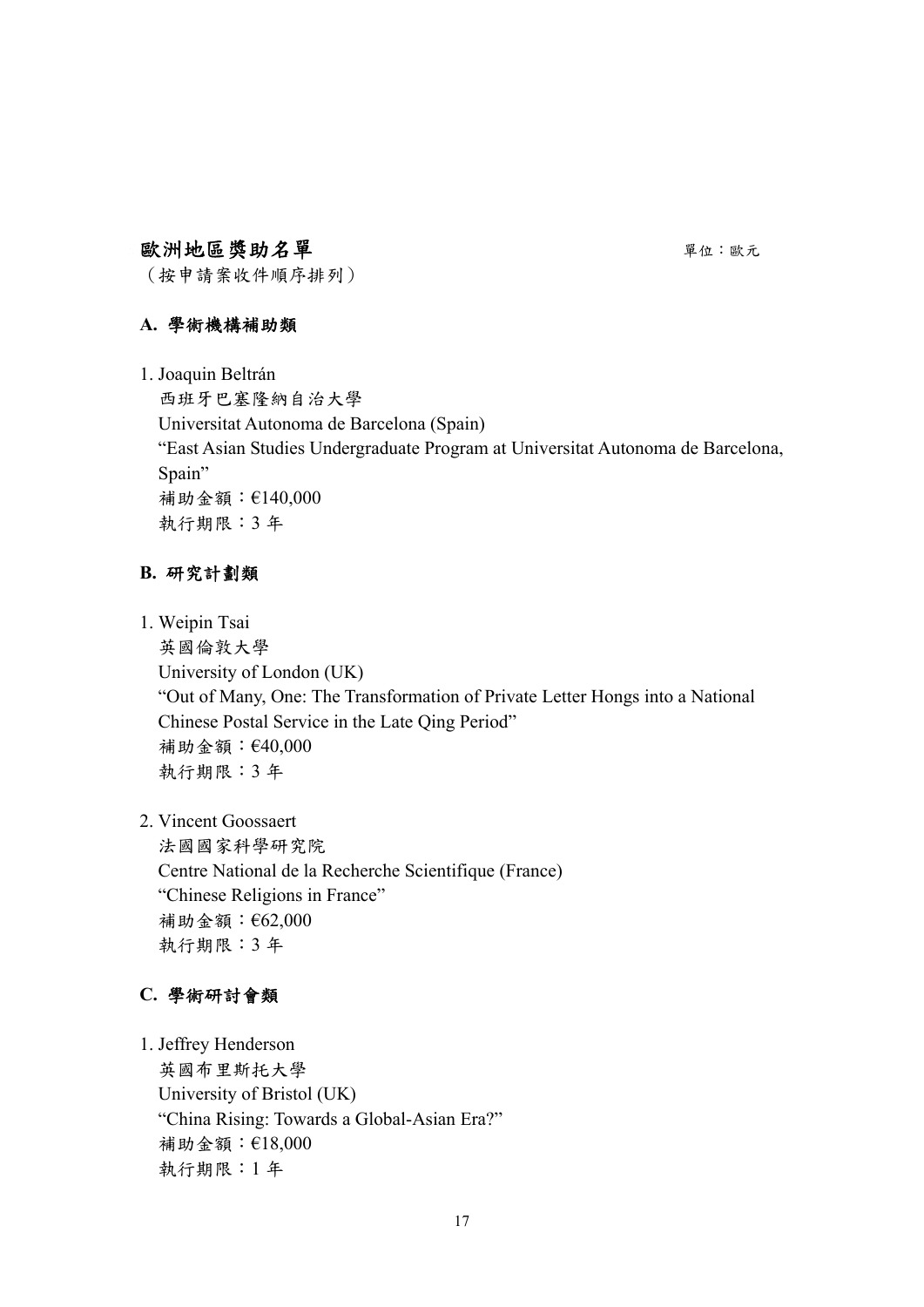#### **D.** 出版補助類

1. Jana S. Rošker

斯洛維尼亞盧布拉納大學 University of Ljubljana (Slovenia) "*Traditional Chinese Philosophy and the Paradigm of Structure (Li* 理*)*" 補助金額:€6,000 執行期限:1 年

2. Aurélie Névot

法國國家科學研究院 Centre National de la Recherche Scientifique (France) "*Versets chamaniques d'un Maître de la psalmodie (Shamanic Verses of a Master of Psalmody)*" 補助金額:€1,500 執行期限:1 年

- 3. Boris Riftin(李福清) 俄羅斯科學院 Russian Academy of Sciences (Russia) "*The Chinese Novel and Popular Prints*" 補助金額:€10,000 執行期限:1 年
- 4. Ekaterina Zavidovskaya(葉可嘉) 俄羅斯聖彼得堡國立大學 Saint Petersburg State University (Russia) "Publication Subsidy for Publishing *Popular Religion in Modern Taiwan: Temple Associations and Religious Activities*" 補助金額:€2,950 執行期限:1 年
- 5. Shuang Xu

法國巴黎第七大學 Université Paris Diderot - Paris 7 (France) "*Imaginaires de l'exil dans les littératures contemporaines en Chine et au Japon*  (*Imaginary of Exile in Contemporary Literature in China and in Japan*)" 補助金額:€2,000 執行期限:1 年

## **E.** 博士論文獎學金纇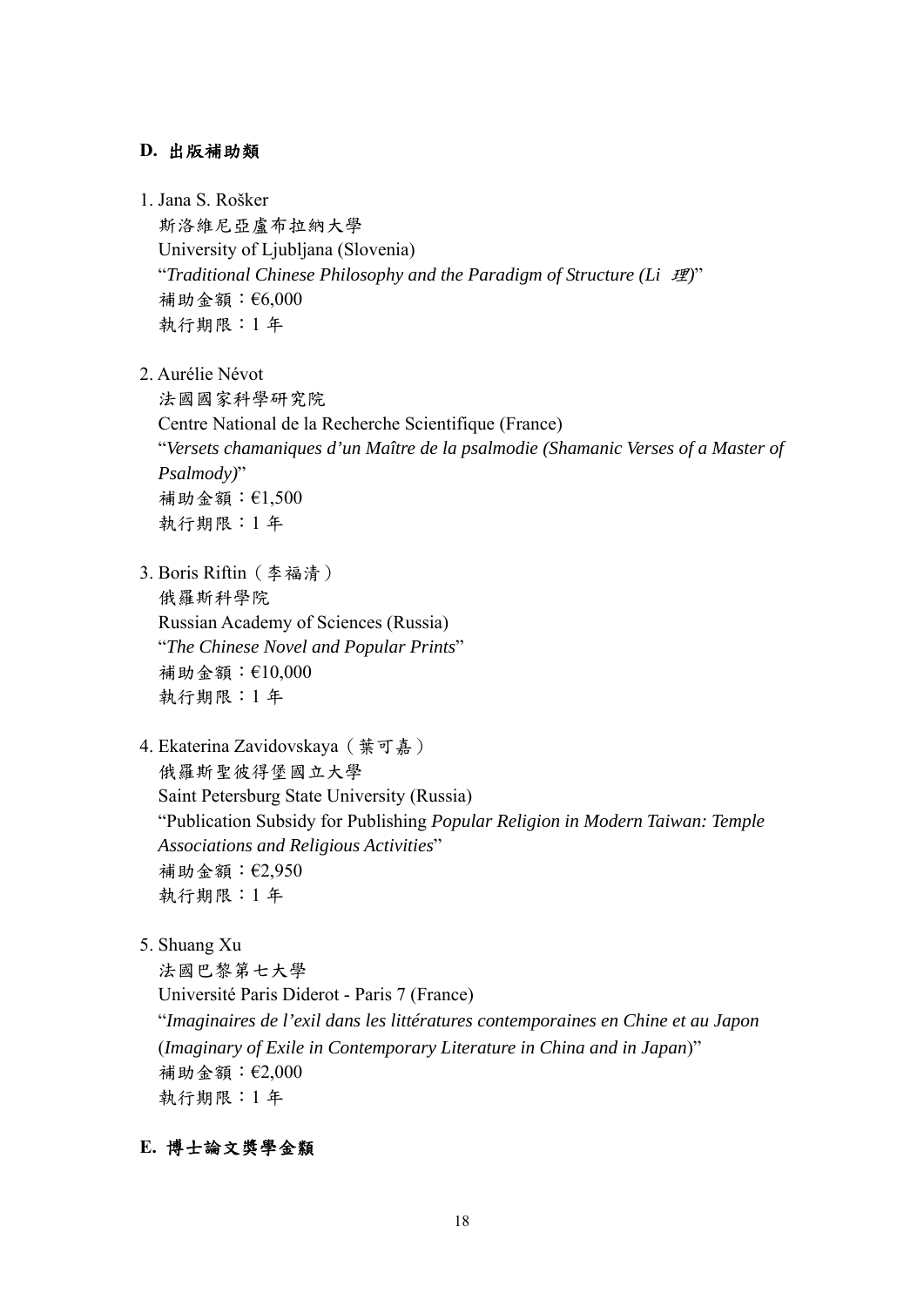1. Pablo Blitstein (石保羅)

法國國立東方語言文化學院 Institut National des Langues et Civilisations Orientales (France) "The Political Art of Texts: Political Dimensions of Textual Production in 5th - 6th Century Southern China" 補助金額:€12,000 執行期限:1 年

2. Yi Chen(陳 誼) 英國牛津大學 University of Oxford (UK) "Interregional Interaction and Social Development – Southern China from 3000 to 500 BC" 補助金額:€12,000 執行期限:1 年

- 3. Hailian Chen(陳海連) 德國杜賓根大學 University of Tübingen (Germany) "Metal for Coin and Brass: Zinc Miners, Transporters, Merchants and Bureaucrats in Qing China, c.1684 – 1835" 補助金額:€12,000 執行期限:1 年
- 4. J. Henning Huesemann (徐約和) 德國萊比錫大學 Leipzig University (Germany) "Record and 'Reality': Knowledge Construction in the *Shuijing zhu* of Li Daoyuan" 補助金額:€12,000 執行期限:1 年
- 5. Yijie Zhuang(莊奕杰) 英國劍橋大學 University of Cambridge (UK) "Landscape Change and its Interaction with Prehistoric Human Activities: Geoarchaeological Investigation in North China" 補助金額:€12,000 執行期限:1 年
- 6. May Farid 英國牛津大學 University of Oxford (UK)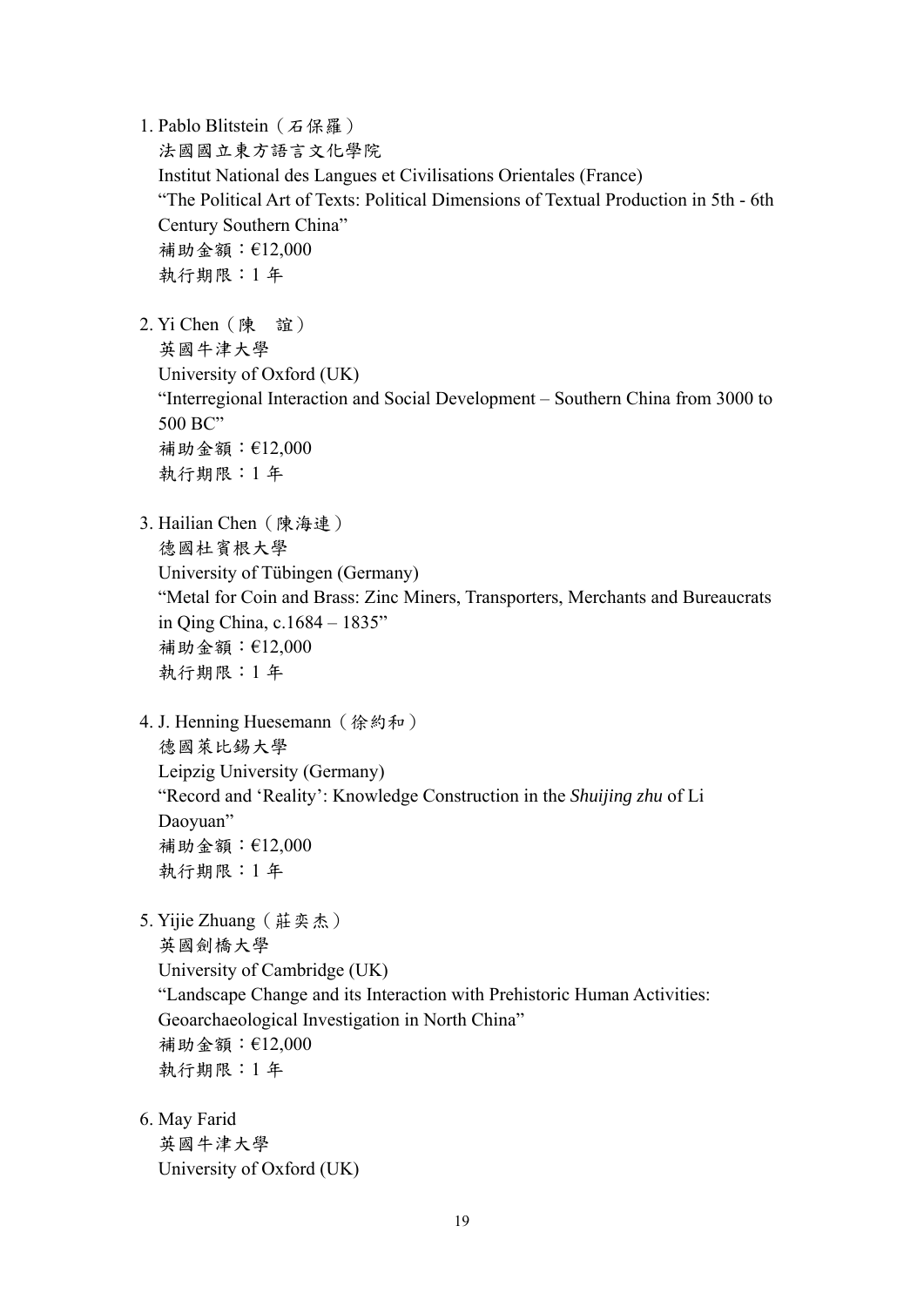"'Wild Children': China's Grassroots Development Organizations and their Relationships with Local Government" 補助金額:€12,000 執行期限:1 年

7. Jacqueline Hobbs

英國劍橋大學 University of Cambridge (UK) "When the Milkbird Comes: Amdo-Tibetan Constructions of Time in Qinghai Province, PRC" 補助金額:€12,000 執行期限:1 年

8. Elisa Cencetti (艾莉莎)

法國高等社會科學院 École des Hautes Études en Sciences Sociales (France) "The Sedentarization of Nomads: Transformation and Sociopolitical Reorganization of Amdo Tibetan Herders (Qinghai, P.R.C.)" 補助金額:€12,000 執行期限:1 年

9. Juliette Genevaz

英國牛津大學 University of Oxford (UK) "The Chinese Revolutionary Army in the Reform Era (1980-2010)" 補助金額:€12,000 執行期限:1 年

10. Guillaume Dutournier(杜傑庸)

法國國立東方語言文化學院 Institut National des Langues et Civilisations Orientales (France) "Claiming Simplicity: The Philosophical Practice of Lu Jiuyuan 陸九淵 (1139-1193). A Socio-historical Study of Distinctiveness in Southern Song Neo-Confucianism" 補助金額:€12,000 執行期限:1 年

11. Andreas Siegl

德國慕尼黑大學 University of Munich (Germany) "Discussing Power: Manchus, Mongols and Tibetans in Dialogue" 補助金額:€12,000 執行期限:1 年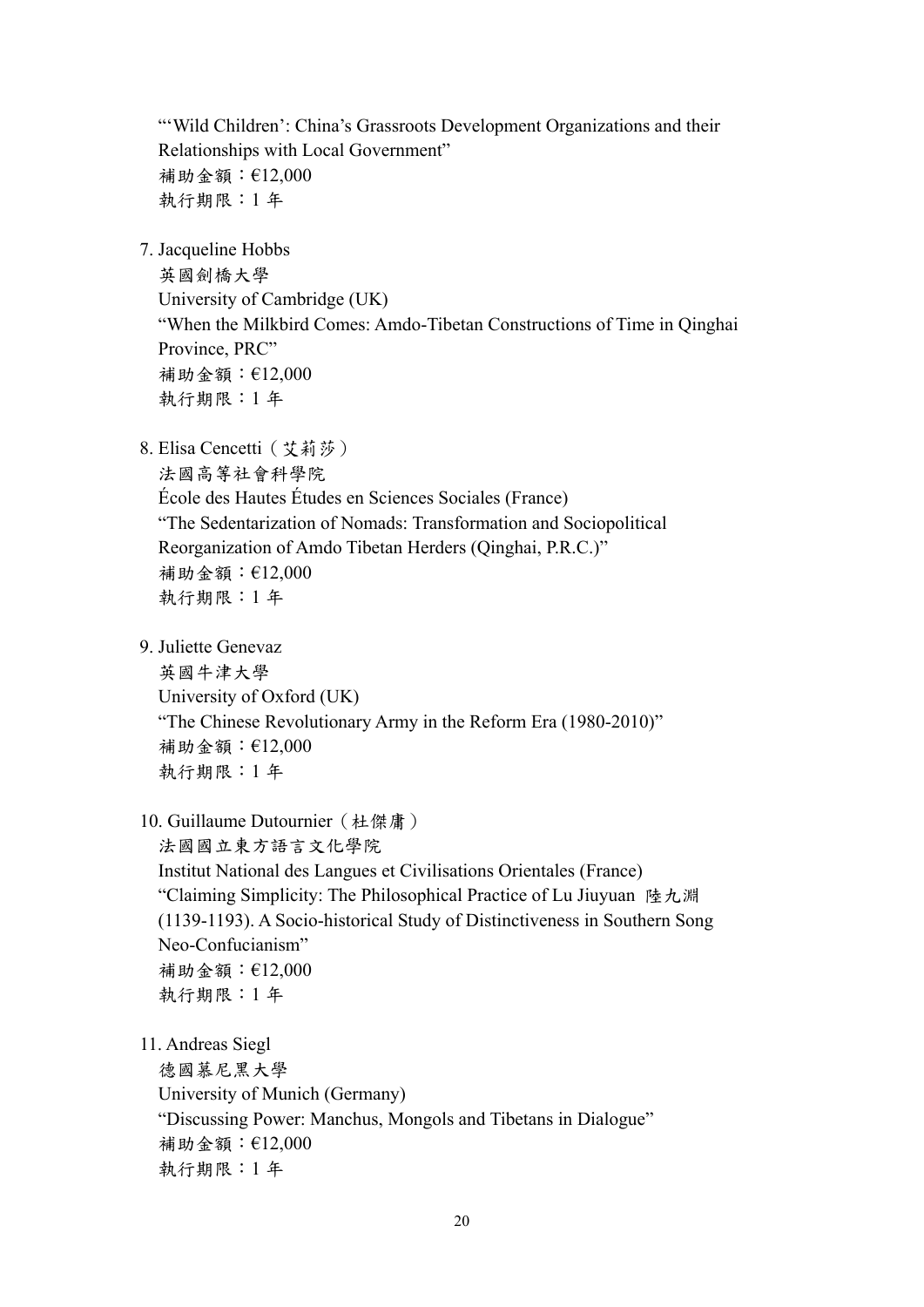12. Kathrin Messing

德國慕尼黑大學 University of Munich (Germany) "Story and History in Chen Shou's *Sanguo zhi*?" 補助金額:€12,000 執行期限:1 年

#### ●候補

- 1. Wai Ling So(蘇惠玲)(候補 1) 英國倫敦大學 University of London (UK) "Competition and Cooperation: Diederichsen, Jebsen & Company in German Qingdao and its Hinterland of Shandong"
- 2. Pan Junliang(潘君亮)(候補 2) 法國高等實驗學院 École Pratique des Hautes Études (France) "Spirit Possession during the Six Dynasties"
- 3. Marie-Helene Bernard(候補 3) 法國巴黎第四大學 Université de Paris IV - Paris Sorbonne (France) "R-R-R (Residence-Resonance-Resistance) Chinese Composers and Globalization"

## **F.** 博士後研究獎助金類

1. Frederick Shih-Chung Chen(陳世崇) 英國牛津大學 University of Oxford (UK) "The Early Formation of the Buddhist Otherworld Bureaucracy in Early Medieval China" 補助金額:€18,000 執行期限:1 年

## **G.** 中華民國留學生博士論文獎學金類

1. Ching-Ling Wang(王靜靈) 德國柏林自由大學 Freie Universität Berlin (Germany) 「祈願萬善︰丁觀鵬《說法圖》研究」 "Praying for Ten-thousand Goodness: Research on Buddha's Preaching by Ding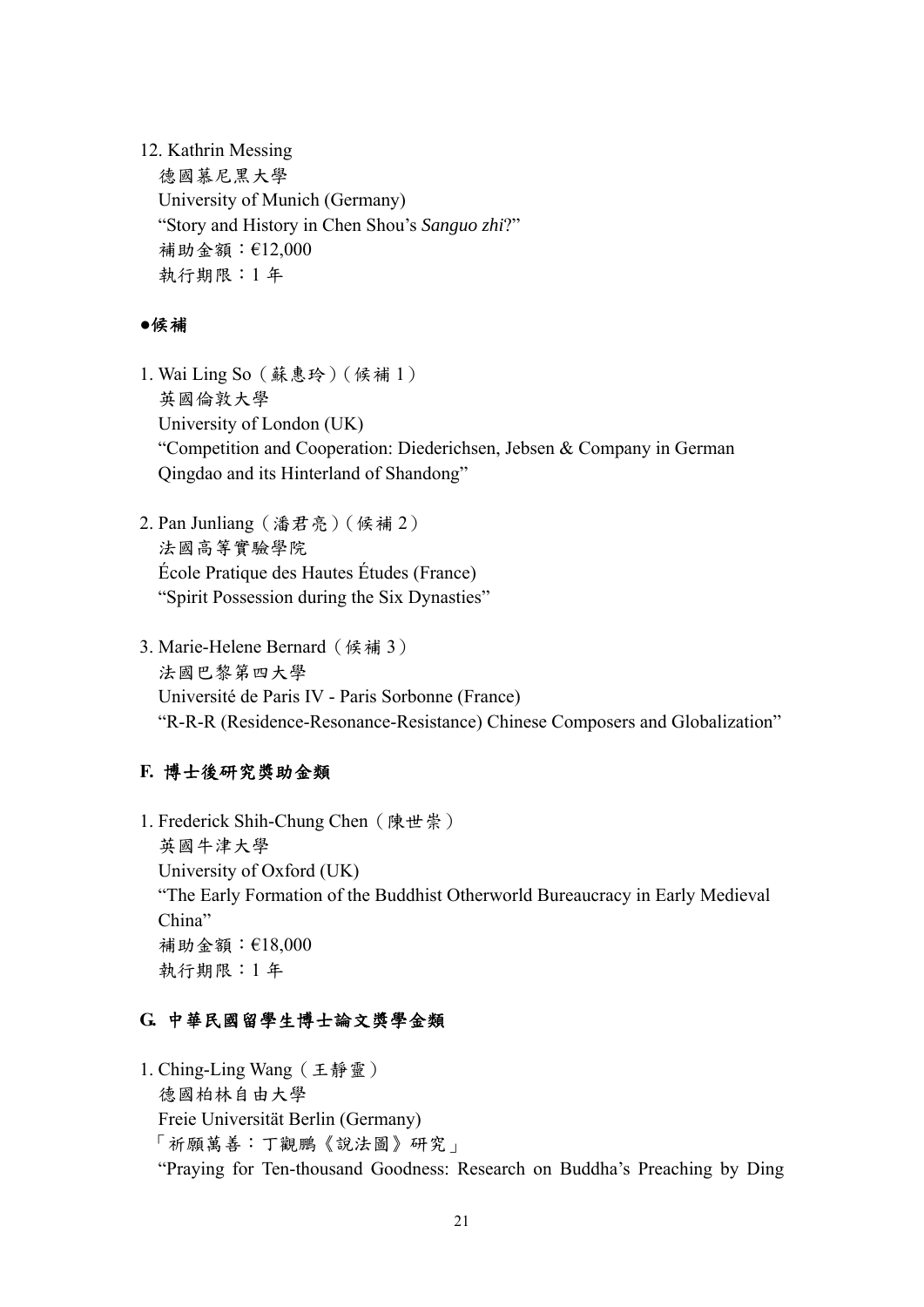Guanpeng" 補助金額:€12,000 執行期限:1 年 2. Pin-Chu Shih(施品曲) 法國高等實驗學院 École Pratique des Hautes Études (France) 「公元一至三世紀中國西南地區墓葬遺物"搖錢樹":風格、圖像誌暨宗教及社 會意涵」 "Money Trees in Southwest China, 1st - 3rd Century: Style, Iconography, Religious and Social Significance" 補助金額:€12,000 執行期限:1 年 3. Shuli Wang(王舒俐) 英國倫敦大學 University of London (UK) 「考古遺產展示的詩意性與政治性──建構中的中國安陽殷墟大遺址公園」 "Heritage on Display - The Poetics and Politics of China's Yinxu Archaeological Site Museum in the Making" 補助金額:€12,000 執行期限:1 年 4. Chun-Yu Lin(林君諭) 英國蘭開斯特大學 Lancaster University (UK) 「國界控管與親密公民身分──東南亞與大陸地區婚姻移民女性之情感與社會 連結研究」 "Border Control and Intimate Citizenship - A Study on the Affective Apparatus and Policies Concerning of Marriage Migrants from Southeast Asian Countries and Mainland China in Taiwan" 補助金額:€12,000 執行期限:1 年 5. Ya-Han Chuang(莊雅涵) 法國巴黎第四大學 Université de Paris IV - Paris Sorbonne (France) 「兩種華人全球化:新中國移民社群在法國」 "Two Modes of Chinese Globalisation: The New Chinese Community in France" 補助金額:€12,000 執行期限:1 年

6. Li-Wen Shih(施麗雯)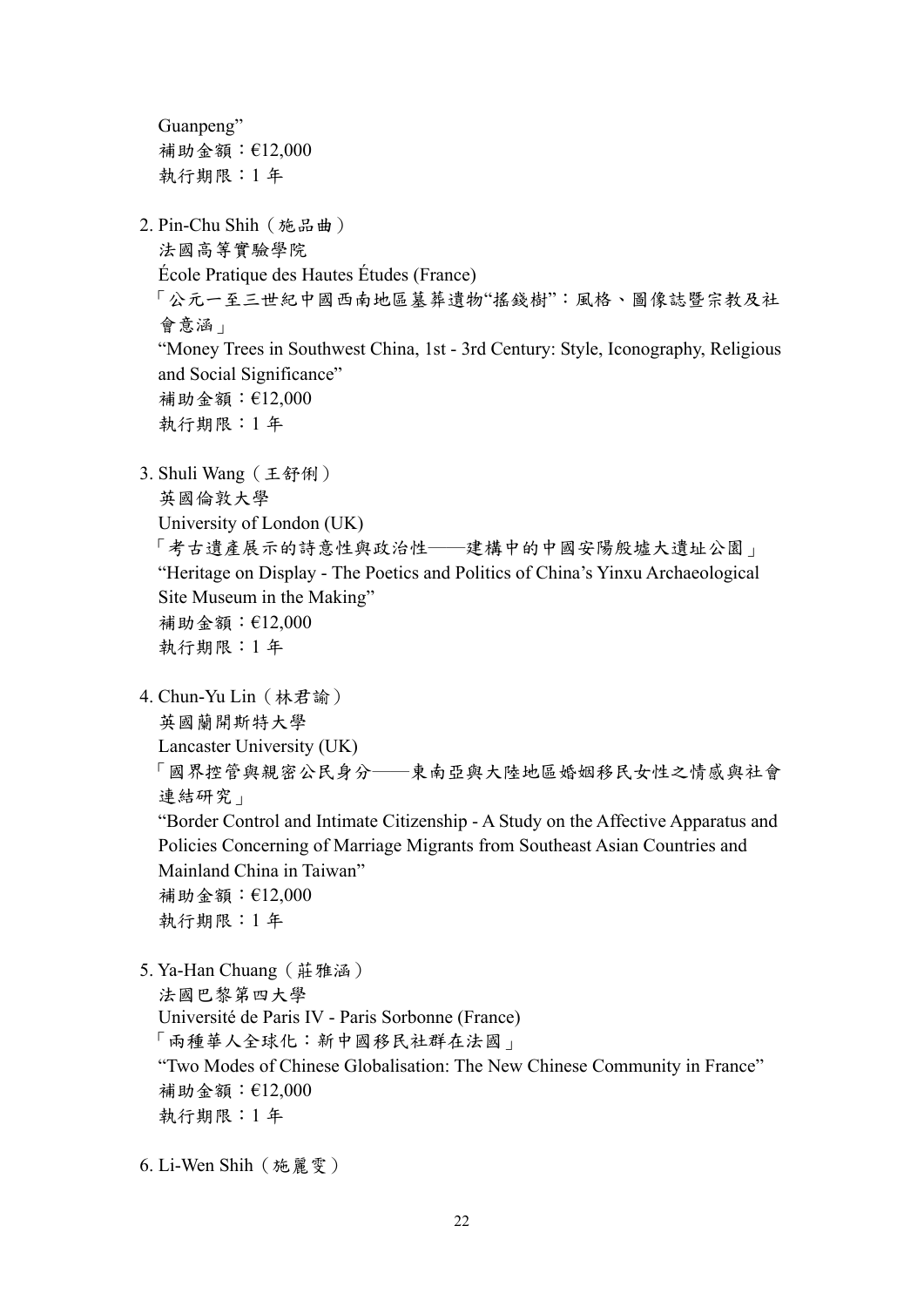英國蘭開斯特大學 Lancaster University (UK) 「促動的身體:臺灣女性在產前基因篩檢與檢測中的喜悅與憂慮」 "Body Enacted: Pleasure and Anxiety in Prenatal Genetic Screening and Testing in Taiwan" 補助金額:€12,000 執行期限:1 年

7. Yi-Yang Hung(洪一揚) 英國牛津大學 University of Oxford (UK) 「時尚空間──時尚物質之組成與影響力」 "Fashioned Space - The Assemblage of Fashion as Affective Material" 補助金額:€12,000 執行期限:1 年

- 8. Hung-Jen Wang(王宏仁) 德國杜賓根大學 University of Tübingen (Germany) 「中國的國際關係理論建構與學術風格」 "The Making of International Relations Theory in China" 補助金額:€12,000 執行期限:1 年
- 9. Chien-Yu Shih(侍建宇) 英國倫敦大學

University of London (UK) 「中國與中亞關係內的維吾爾民族主義與新疆」

"Uyghur Nationalism and Xinjiang in China-Central Asian Relations"

補助金額:€12,000

執行期限:1 年

10. Kuan-Hsun Chen(陳冠旭) 英國愛丁堡大學 University of Edinburgh (UK) 「建構做為社會公平合作條款之法律規範:以大型生物醫學資料庫研究為例」 "Benefit Sharing as Fair Terms of Social Cooperation in a Large-Scale Biomedical Database Project" 補助金額:€12,000 執行期限:1 年

11. Chenching Cheng(鄭楨慶) 英國愛丁堡大學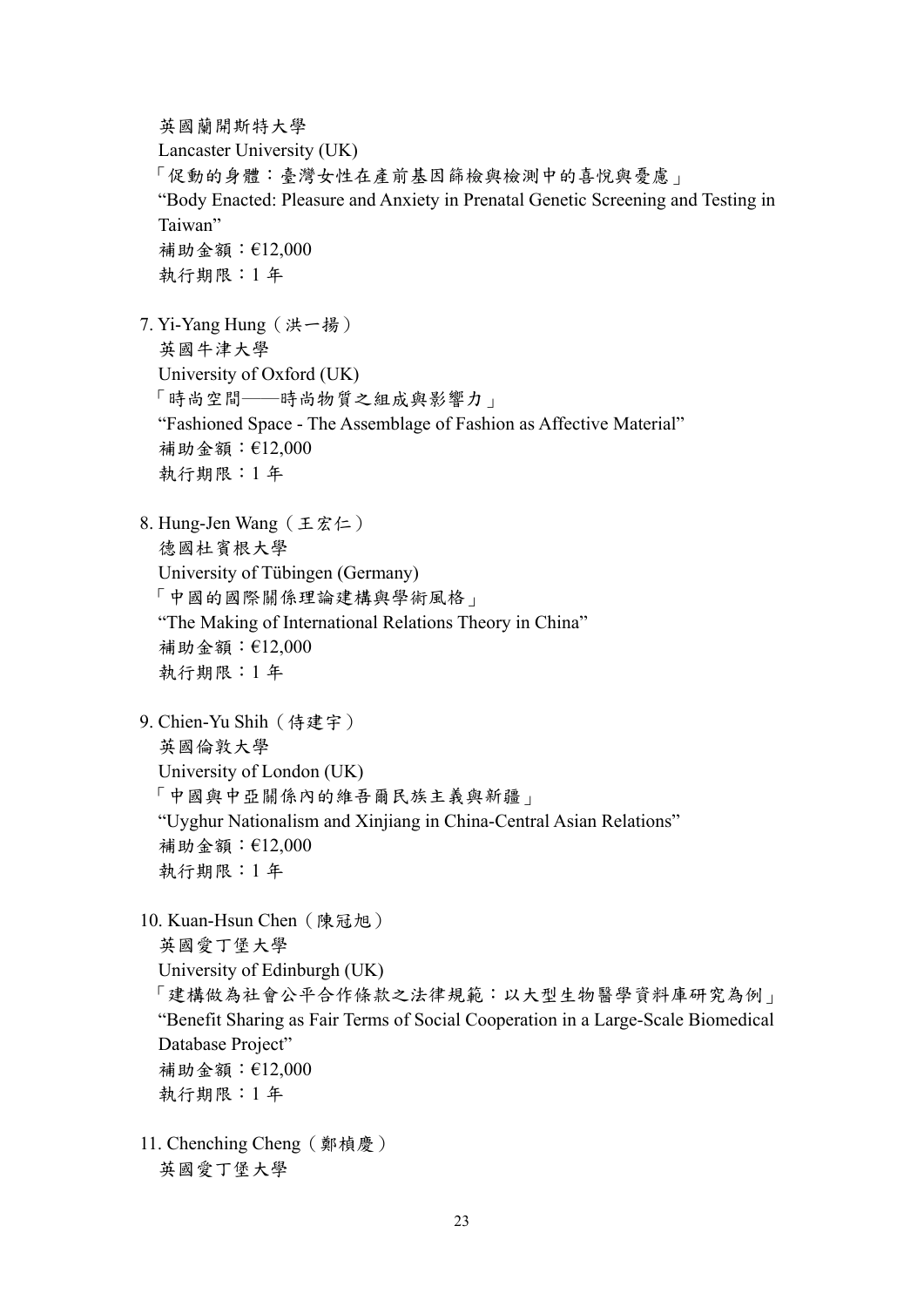University of Edinburgh (UK)

「冷戰時期華語流行音樂與共同記憶之關係研究:一個跨文化的比較分析」 "Transcending Ideological Boundaries during the Cold War Period in Pan Chinese Popular Music - The Case of Teresa Teng" 補助金額:€12,000 執行期限:1 年

# **●**候補 (**a**)社會科學組

1. Yu-Wen Chou(周郁文)(社會科學組候補 2) 德國柏林自由大學 Freie Universität Berlin (Germany) 「柏林上海,電影摩登:中德早期電影中的『新女性』」 "Berlin and Shanghai, Women in the Modern Times: The 'New Woman' in Early Chinese and German Cinema"

# 東歐地區獎助名單 キャンプ エンチ エンジェン エンディング エンチ えいきょう

## **A.** 研究計畫類

1. Martin Slobodník 斯洛伐克康明尼斯大學 Comenius University (Slovakia) "Islam in China: A Textbook" 補助金額:€6,000 執行期限:2 年

2. Agita Baltgalve and Julija Gumilova 拉脫維亞大學 University of Latvia (Latvia) "Basic Chinese Language Lessons for Latvians" 補助金額:€6,000 執行期限:1 年

## **B.** 圖書館補助類

1. Aurelijus Zykas and Justina Razumaitė 立陶宛維陶瑪納大學 Vytautas Magnus University (Lithuania) "Development of Vytautas Magnus University Library Funds on Chinese and Taiwanese Studies" 補助金額:€3,000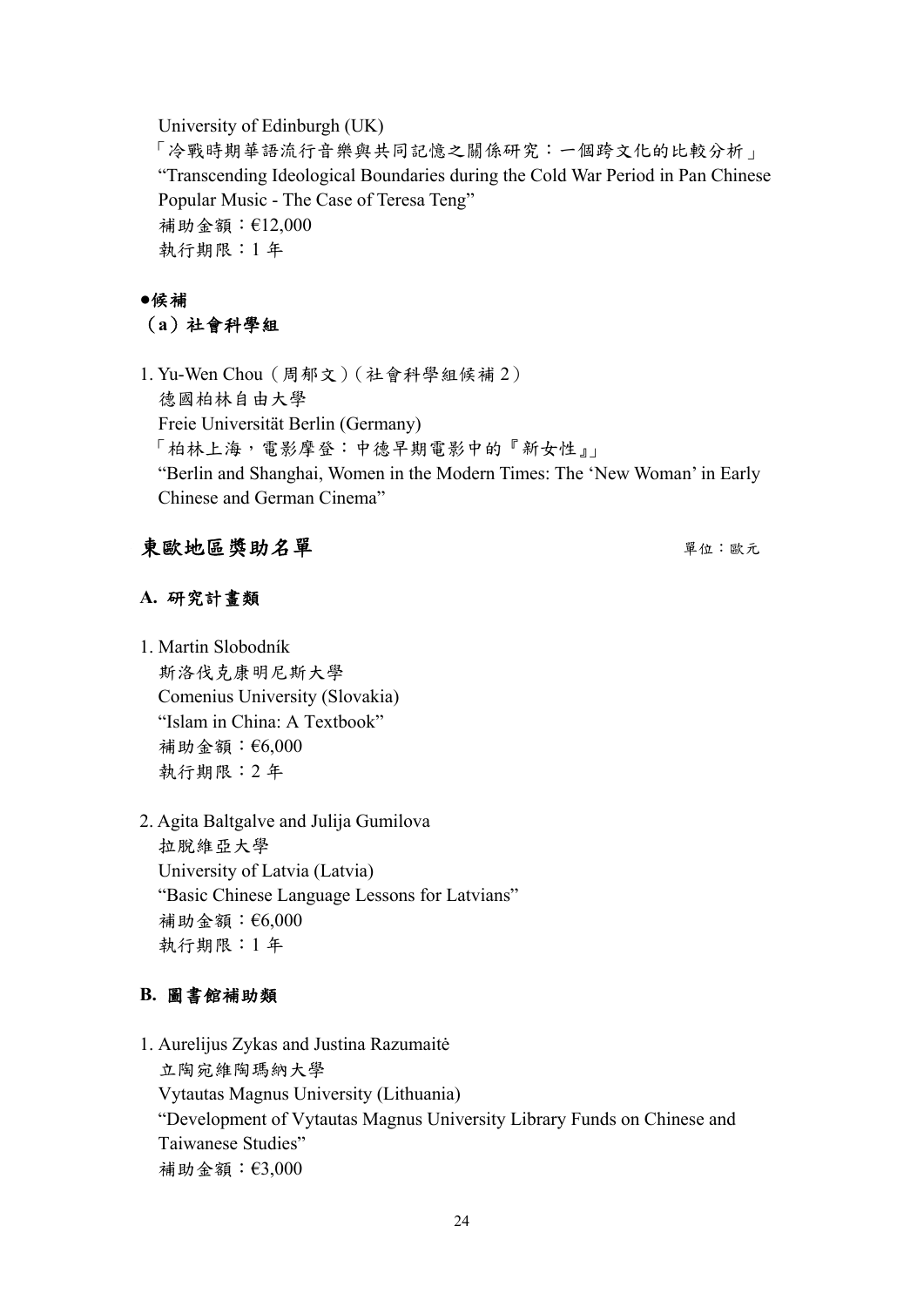執行期限:1 年

2. Jerzy Domaslowski and Monika Szmyt 波蘭亞當密坎凱維奇大學 Adam Mickiewicz University (Poland) "Library Acquisition Grant for the Department of Art History, Adam Mickiewicz University" 補助金額:€3,000 執行期限:1 年

## **C.** 訪問學者類

1. Frank Kraushaar and Ieva Haas

拉脫維亞大學 University of Latvia (Latvia) "Visiting Professorships for Chinese Classics and Ancient China at the Research Center for East Asian Studies (University of Latvia) and its Baltic Partner Institutes" 補助金額:€6,225 執行期限:1 年

## **D.** 移地研究補助類

1. Jana S. Rošker

斯洛維尼亞盧布拉納大學 University of Ljubljana (Slovenia) "Participating in the XVIIth ISCP (International Society for Chinese Philosophy) Conference with a Presentation 'A Structural Reinterpretation of the Neo-Confucian Binary Category Li 理 and Qi 氣"" 補助金額:€800 執行期限:1 年

2. Mitja Saje

斯洛維尼亞盧布拉納大學 University of Ljubljana (Slovenia) "Attending a Workshop in Chinese Culture for the Students of Sinology Programme in Croatia: Delivering Lectures in Chinese History" 補助金額:€800 執行期限:1 年

3. Helena Motoh

斯洛維尼亞普利莫斯卡大學 University of Primorska (Slovenia)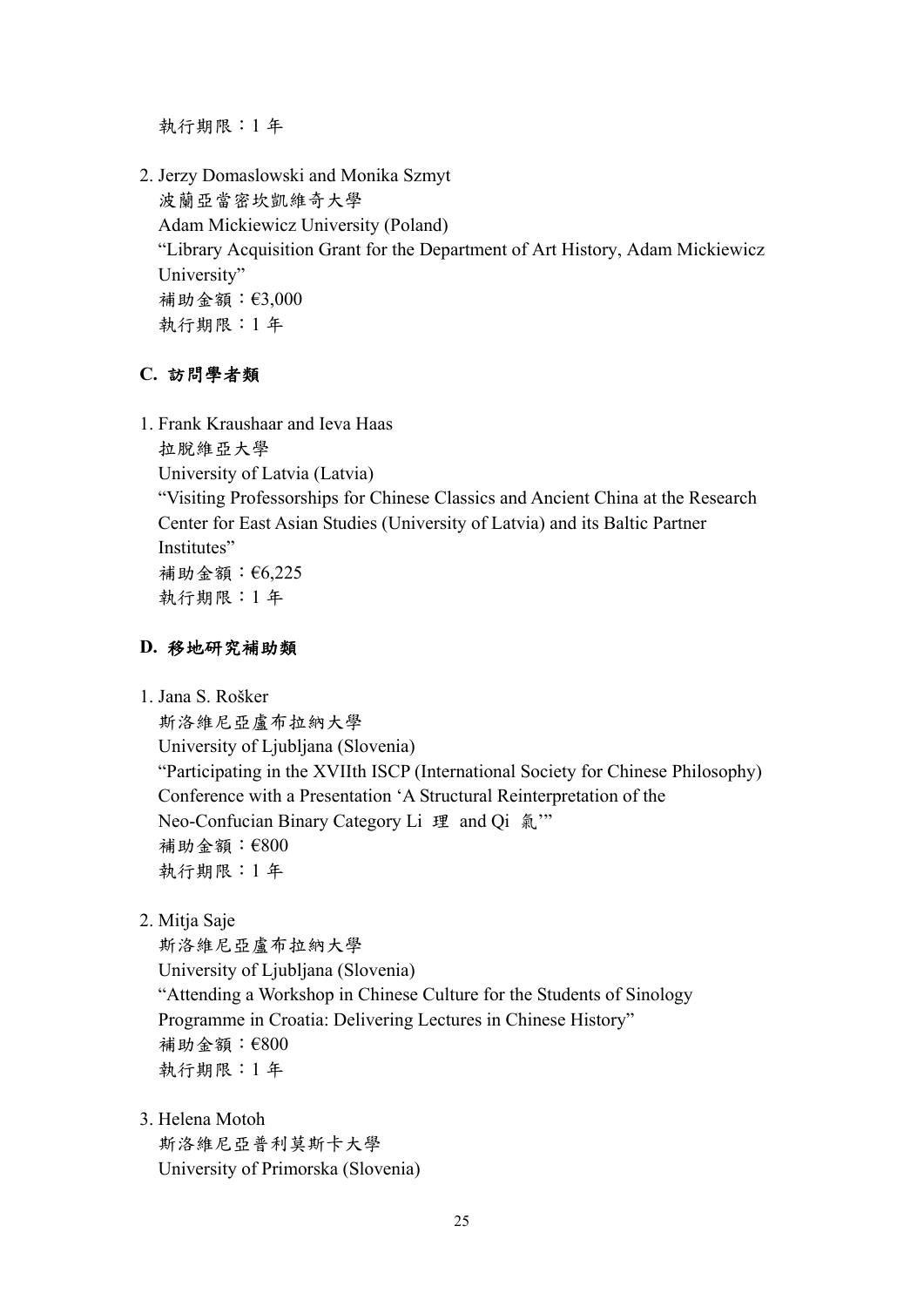"Attending a Workshop in Chinese Culture for the Students of Sinology Programme in Croatia: Delivering Lectures in Chinese Literature" 補助金額:€800 執行期限:1 年 亞太地區獎助名單 キャンプ しゅうしゃ アクセス エンジェル かいきょう

(按申請案收件順序排列)

## **A.** 研究計畫類

1. Glenn R. Summerhayes 紐西蘭奧塔哥大學 University of Otago (New Zealand) "Austronesian Expansion - A New Guinea Corridor?" 補助金額:US\$20,000 執行期限:1 年

- 2. Ka-wai Fan(范家偉) 香港城市大學 City University of Hong Kong (Hong Kong) "A Study of the Bureau for Revising Medical Classics in Northern Song China" 補助金額:US\$40,000 執行期限:2 年
- 3. Wan-tai Zheng(鄭宏泰)

香港大學

The University of Hong Kong (Hong Kong)

"Chinese Family Business and Stock Market: A Comparative and Cooperative Study in Shanghai, Taiwan and Hong Kong" 補助金額:US\$50,000 執行期限:2 年

4. James H. Liu

紐西蘭威靈頓維多利亞大學 Victoria University of Wellington (New Zealand) "The Benevolent Authority Model of Societal Organization" 補助金額:US\$60,000 執行期限:3 年

5. Hsiao-chun Hung(洪曉純) 澳洲國立大學

The Australian National University (Australia)

"Archaeological Research of Austronesian Neolithic Origins and Relations at the House of Taga Site in Tinian, Mariana Islands"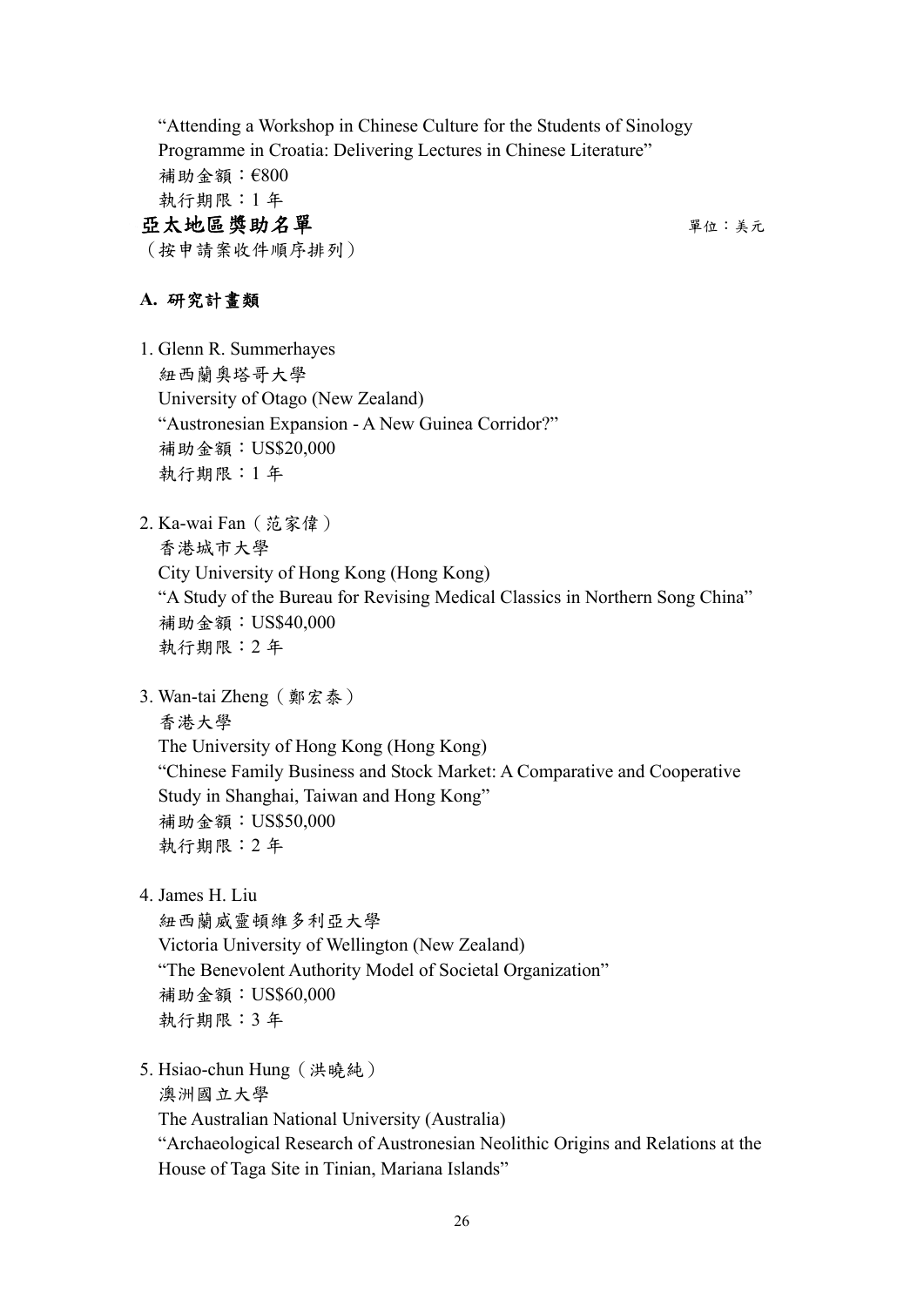補助金額:US\$70,000 執行期限:2 年

6. Michael Haugh 澳洲格里菲斯大學 Griffith University (Australia) "Politeness in Taiwan" 補助金額:US\$48,000 執行期限:3 年

## **B.** 學術研討會類

1. Pham Van Duc(范文德) 越南社會科學院 Vietnam Academy of Social Sciences (Vietnam) "The International Conference on Vietnamese Confucianism and East Asian Culture" 補助金額:US\$15,000 執行期限:1 年

## **C.** 出版補助類

1. Dennitza Gabrakova 香港城市大學 City University of Hong Kong (Hong Kong) "Publication of a Monograph *Weed Dreams: Home and Hope in Modern Japan*" 補助金額:US\$10,000 執行期限:1 年

2. Michael Duckworth

 香港大學出版社 Hong Kong University Press (Hong Kong) "Publication of《丹青和影像:早期中國攝影》(*Brush and Shutter: Early Photography in China*)" 補助金額:US\$9,000 執行期限:1 年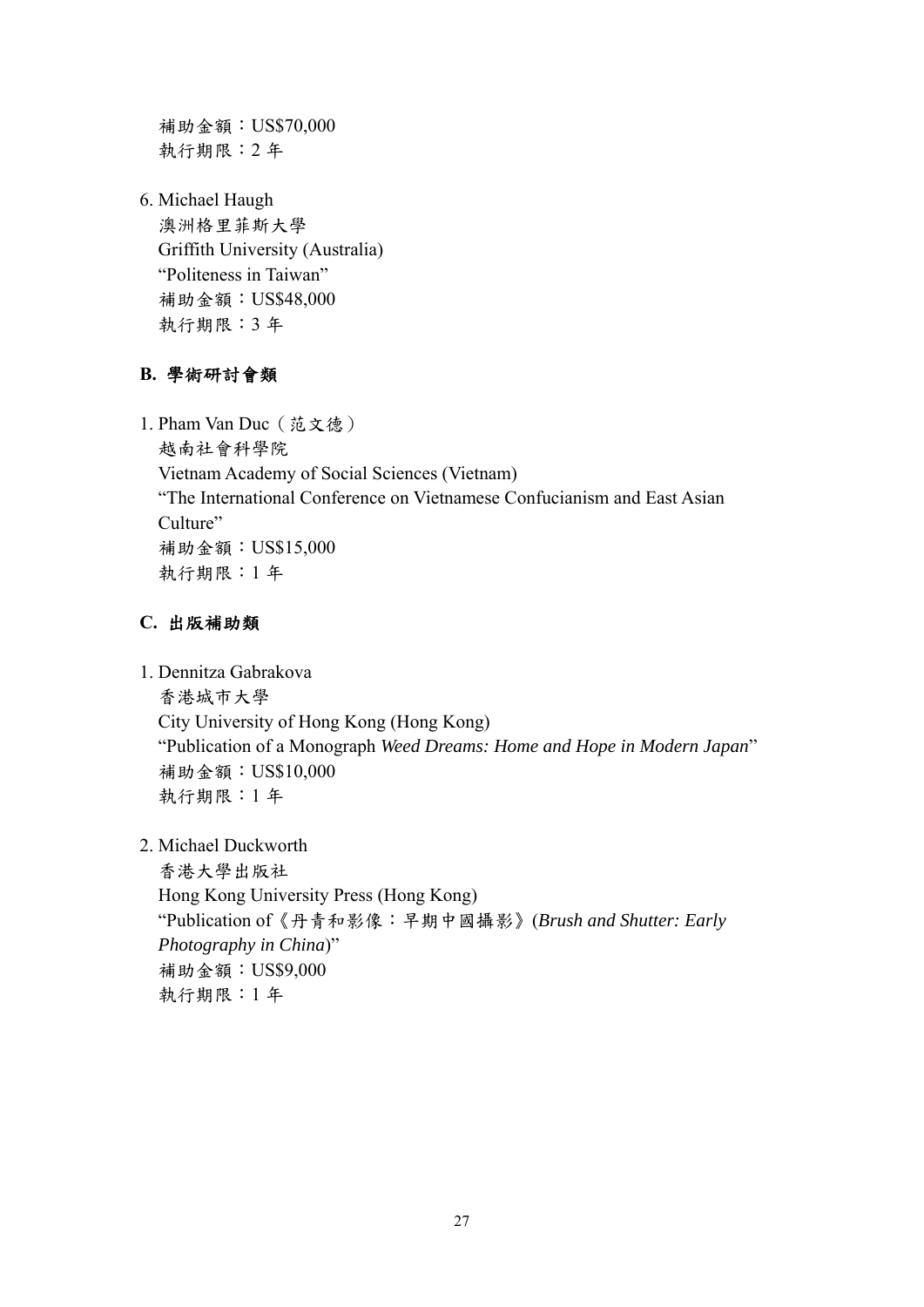## 國內地區獎助名單 單位:新台幣

(按申請案收件順序排列)

## **A.** 國際合作研究計畫類

1. 陳麗美

成功大學外文系與美國孟菲斯大學 D. Kimbrough Oller 共同合作 「從跨語言的比較探索嬰幼兒語言能力的起源及發展」 "A Cross-Language Approach of the Emergence of the Speech Capacity in Infant Vocalization" 補助金額:NT\$1,600,000 執行期限:2 年

## **B.** 國際合作資料蒐集類

1. 劉錚雲、柳立言 中央研究院歷史語言研究所與美國哈佛大學 Peter Bol 共同合作 「人名權威檔案資料庫與中國歷代傳記資料庫」 "Name Authority Files Database and China Biographical Database" 補助金額:NT\$3,000,000 執行期限:3 年

## **C.** 國際合作學術研討會類

1. 曾國祥

中山大學逸仙社會科學研究中心與新加坡國立大學單偉共同合作 「『未竟之革命:重訪孫逸仙及其時代的思想資產』國際學術研討會」 "'Unfinished Revolution: Revisiting the Legacy of Dr. Sun Yat-Sen and His Time' International Academic Conference" 補助金額:NT\$900,000 執行期限:1 年

2. 鄭文惠

政治大學中文系與香港中文大學當代中國文化研究中心梁元生等人共同合作 「『近代東亞的觀念變遷與認同形塑』國際學術研討會暨『中國認同與現代國 家的形成』工作坊」

"The International Conference on the Conceptual Change and Identity Making in Modern East Asia and the Workshop for Chinese Identity and the Formation of Modern State"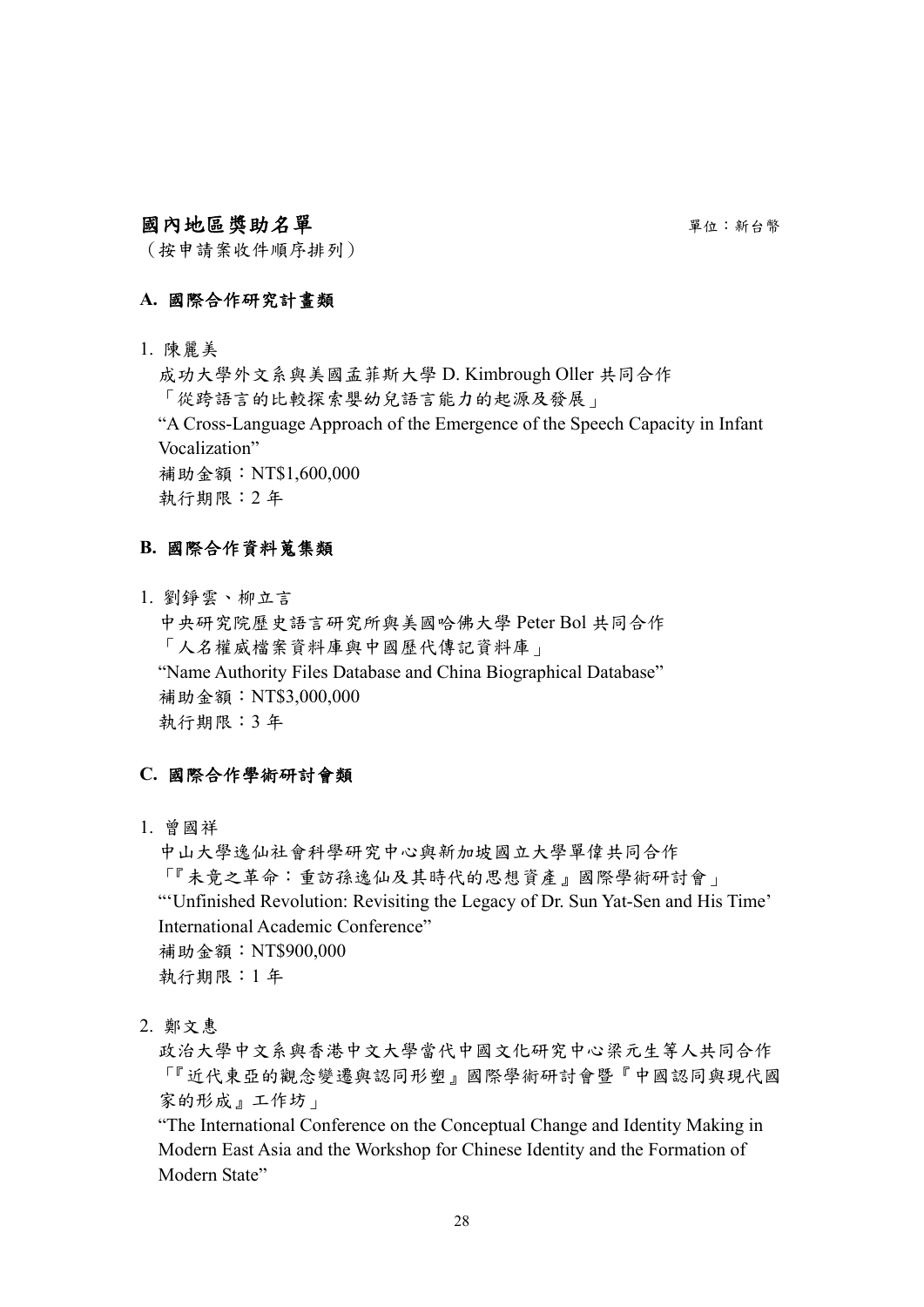補助金額:NT\$450,000 執行期限:1 年

#### **D.** 國際合作出版補助類

1. Rostislav Berezkin (白若思)

中央研究院近代史研究所與俄羅斯科學院 Igor Alexandrovich Alimov 共同合作 「寶卷文獻在中國文化的作用;以《目蓮三世寶卷》為例子」 "Publication of the Book *Precious Scrolls (Baojuan) Functioning in the Culture of China, with Baojuan about Three Rebirths of Mulian as an Example*" 補助金額:NT\$180,000 執行期限:1 年

#### 蔣經國國際學術交流基金會獎助計畫

2011-2012 申請需知

- 獎助範圍:中華文化研究、華人社會研究及台灣研究。
- 申請條件:國內外研究教學機構(國內地區必須具備國際合作)。
- 開放地區:國內、美洲、歐洲及亞太地區。
- 補助類別:學術機構補助、研究計畫、資料蒐集、研討會、編著出版、 資深學者補助等。

美洲、歐洲和亞太地區另提供博士論文撰寫獎學金。

申請日期:一、每年 10 月 15 日(學術機構補助、研究計畫、資料蒐

集、資深學者補助等類別)

- 二、研討會與編著出版類每年受理兩次
	- 9 月 15 日 一執行時間在次年1月至6月
	- 2 月 15 日 一執行時間在當年 7 月至 12 月
- \*請注意,自 2011 年起,基金會各類獎助項目已全面改為線上申請, 詳情請參考基金會網站。
- ●基金會總部-有關國內、歐洲及亞太地區申請事宜
	- 地址:台北市敦化南路二段 65 號 13F/B
	- 電話:886-2-2704-5333
- 傳直: 886-2-2701-6762

e-mail: [cckf@ms1.hinet.net](mailto:cckf@ms1.hinet.net)

http://www.cckf.org.tw

●美洲辦事處-有關美洲地區申請事宜